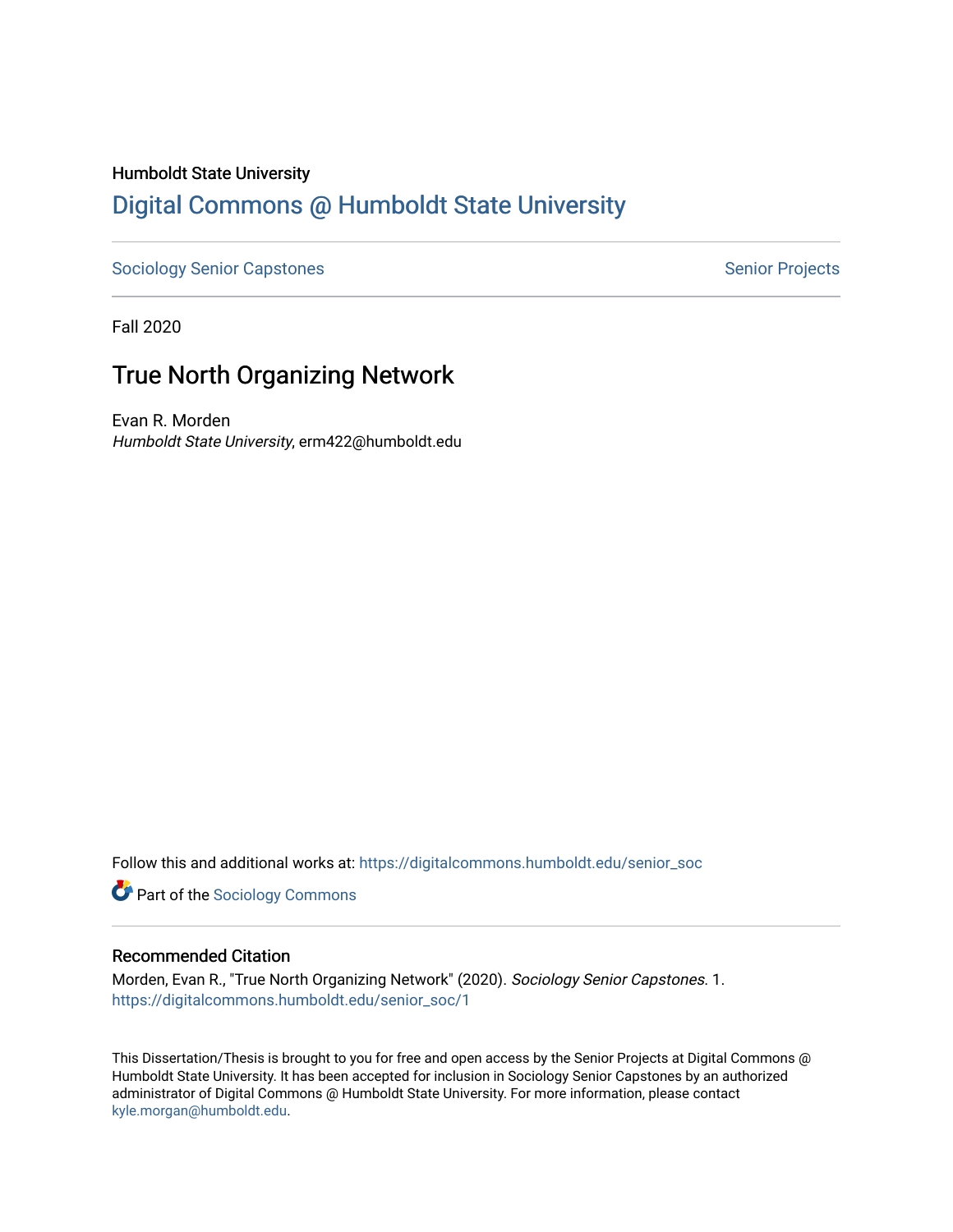**Internship Report: True North Organizing Network**

**Evan R. Morden**

**SOC 482**

**December 9, 2020**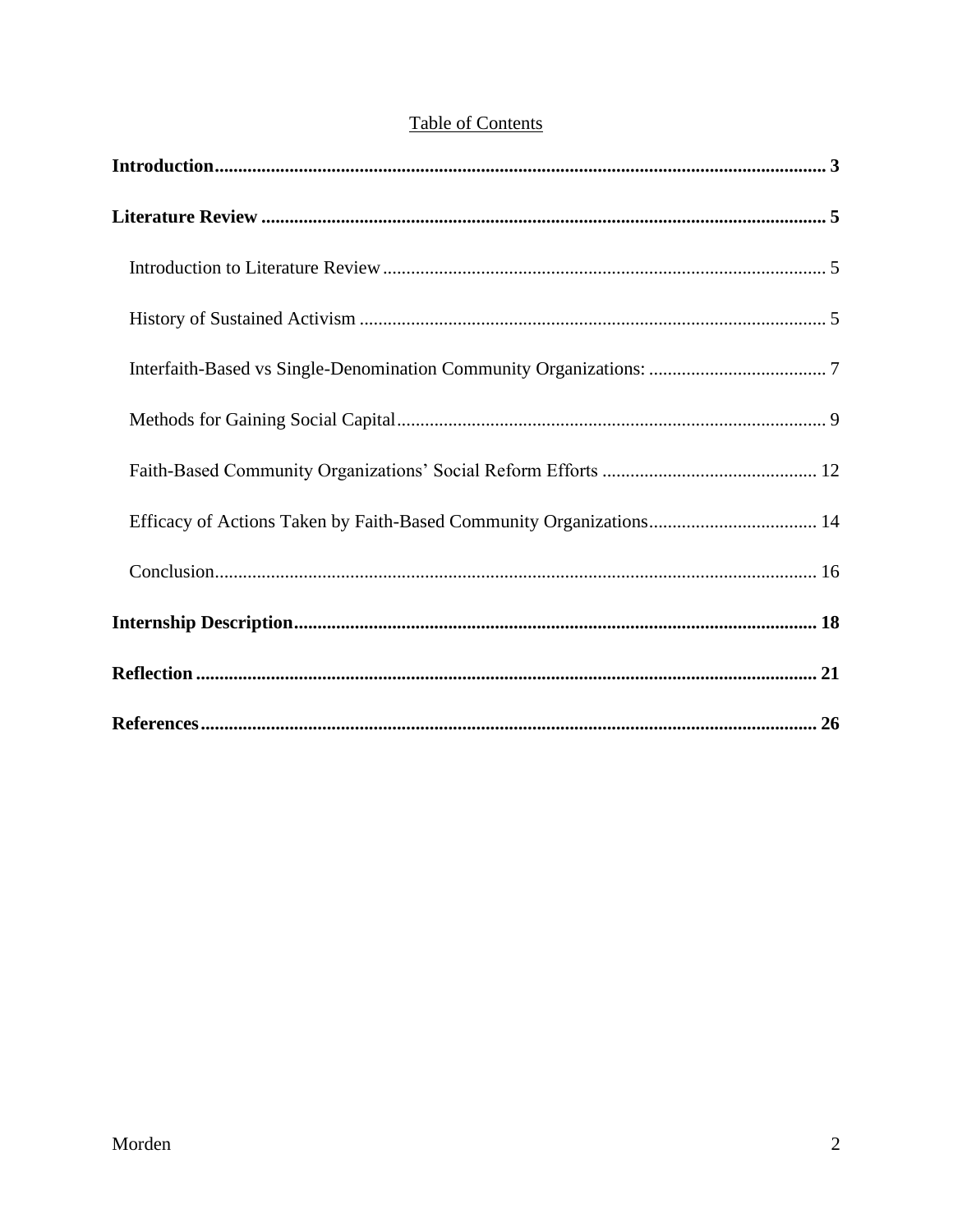#### Introduction

<span id="page-3-0"></span>Houselessness, public education, immigrant rights, and environmental stewardship are issues brought together by deep sense of pain, anxiety, and anticipation felt all over the North Coast of California and Tribal Lands and across socioeconomic, racial, and religious lines. True North Organizing Network, a values and faith-based community organizing group, focuses their energy on these four core issues. Houselessness in rural Northern California is widespread and impossible to ignore, with over 1,470 people counted as homeless as part of a January 2019 point-in-time survey of homelessness in Humboldt County– a massive increase from previous years (Times-Standard 2019). The SARS-CoV-2 (COVID-19) pandemic has only served to worsen an already dire situation, with mass numbers of evictions, increasing rates of joblessness, and severely limited social services stretched well beyond their capacity. True North is actively engaged in an attempt to create a countywide strategy in Humboldt to address houselessness and the needs of the unhoused populations and is involved in similar efforts in Del Norte county.

In addition to homelessness, the public education systems all over the state of California, including in Humboldt and Del Norte counties, have suffered repeated budget cuts and numerous challenges in its attempt to serve students (Cano 2020), many of whom are geographically isolated and have limited financial resources. With the introduction of Proposition 15 on the California ballot for the 2020 election, many hoped that some \$22 million would be dispersed between the two counties' education systems, allowing for the purchase of much-needed building upgrades, equipment, and the hiring of teachers and support staff. True North was part of the statewide effort by its parent organization, PICO California to get Proposition 15 on the ballot, and to participate in direct voter engagement actions such as phone and text banking.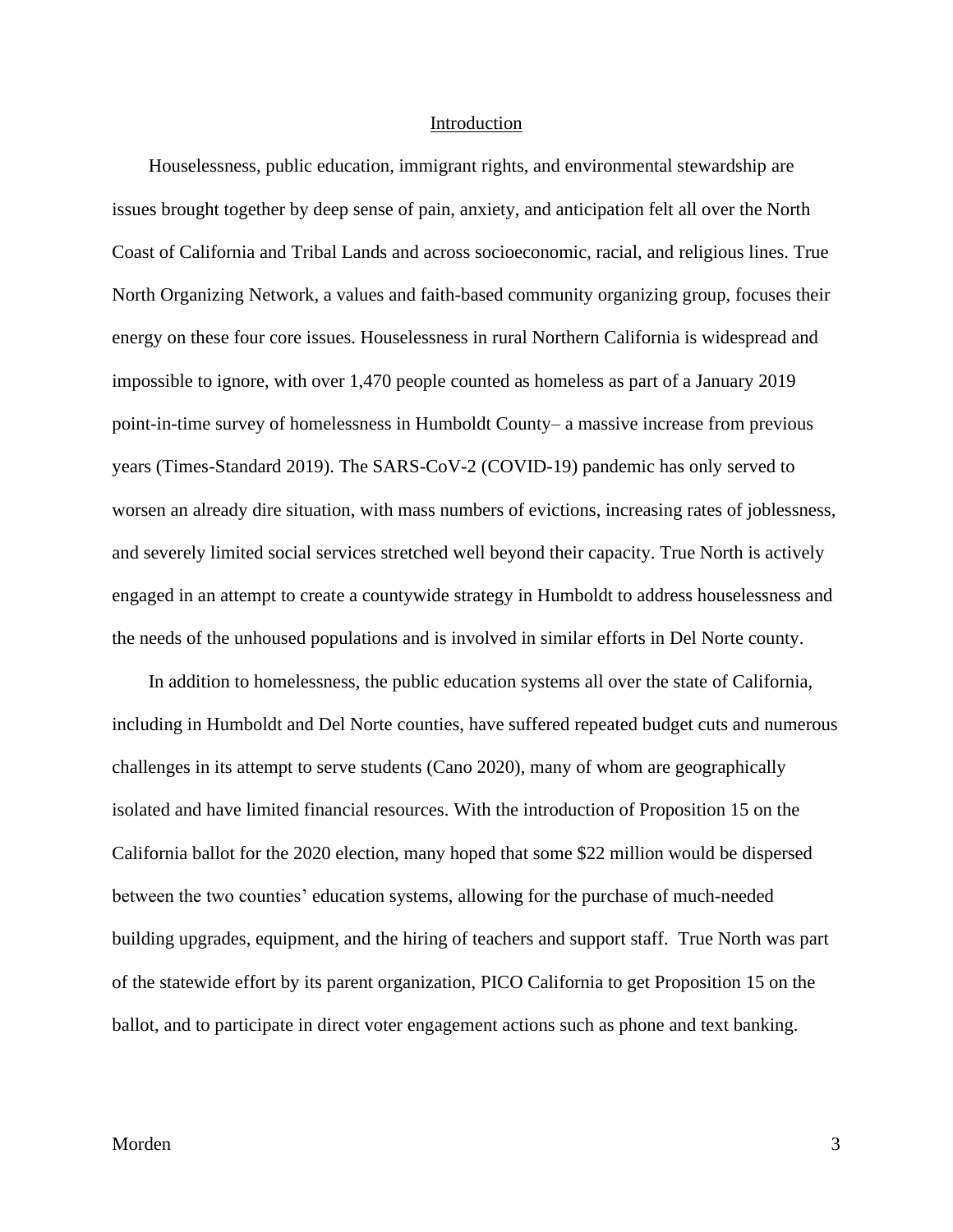Immigrant rights is another topic of focus for True North. At the beginning of the Trump administration, Immigration and Customs Enforcement (ICE) began a nationwide effort to arrest and deport all undocumented immigrants. This effort represented a shift in policy from the Obama years, when the primary job of ICE was to arrest and deport only those undocumented immigrants who had active federal criminal warrants (Gomez 2017). Recently, True North has been involved in efforts to set up a Rapid Response Network (RRN) that will act as a community E-9-1-1 for ICE raids. The system allows for dispatchers to send alerts to residents who may be affected by ICE raids, and also alerts nearby trained legal observers.

Finally, environmental stewardship is a major concern on the so-called "Lost Coast", where the convergence of six rivers was once home to a renowned fishing industry, a booming logging industry, a successful dairy industry, and most recently, a marijuana industry still struggling to adapt to the legal market (Du Sault 2020). Environmental stewardship is the bread-and-butter of an area whose primary legitimate industries are entirely dependent on sustainable, eco-conscious practices to survive. True North has been involved in several environmental projects, including the efforts to remove two hydroelectric dams on the Klamath river, and most recently a project to acquire a 1,668-acre ranch in Del Norte county with the intention of using the property for ecological restoration.

Utilizing a unique organizing model allows True North to touch on a wide range of social and political issues by cultivating strong personal relationships, building social capital and power, and exacting organized pressure on highly researched individuals and institutions. United around shared values, the network has been able to create tangible change within the communities it serves with a focus on individual input and respect. The following section is a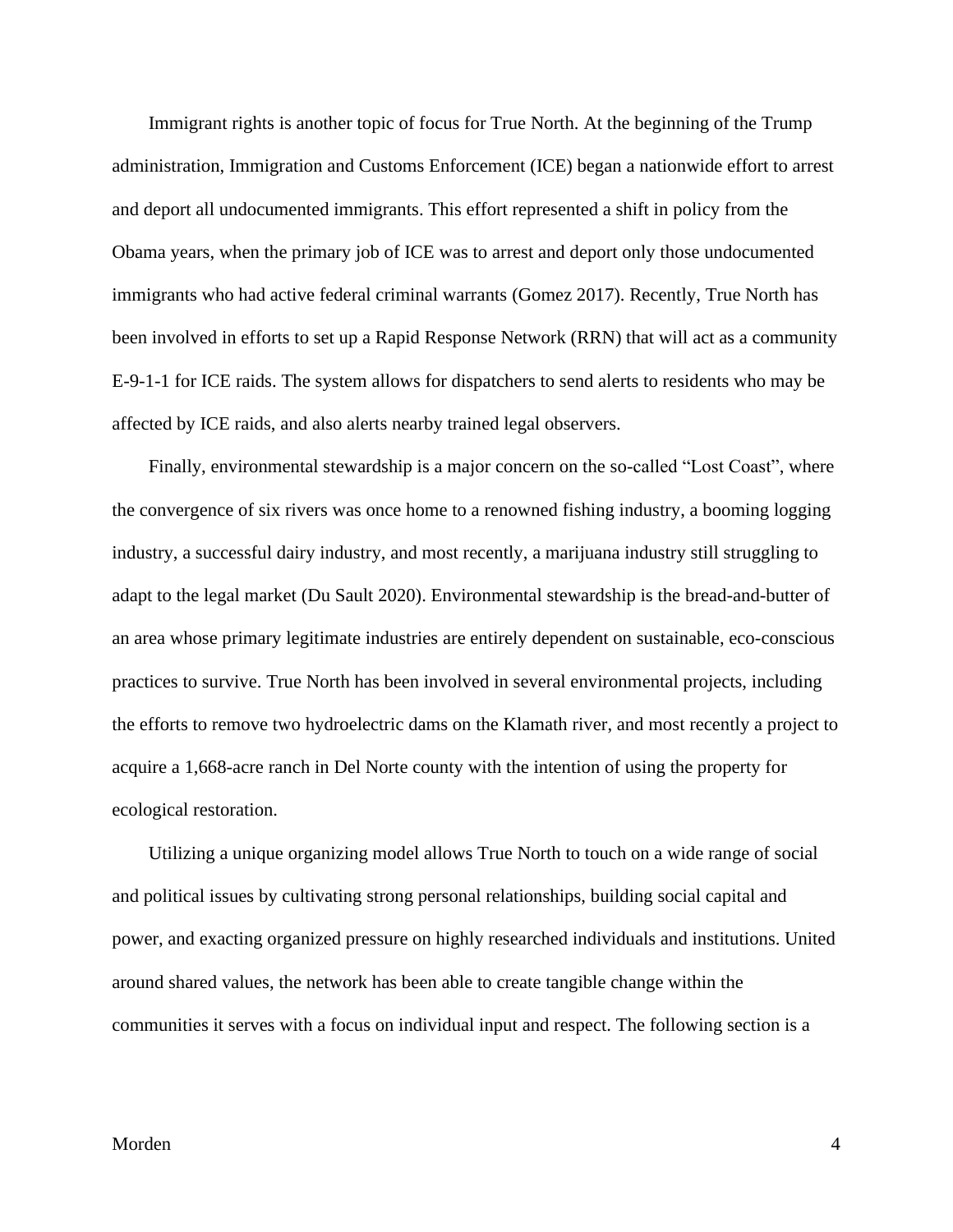literature review that focuses on the organizing methods used by faith-based organizations as well as applications of their approaches, both successful and unsuccessful.

# Literature Review

### <span id="page-5-1"></span><span id="page-5-0"></span>Introduction to Literature Review

This literature review covers the importance of cultivating sustained membership and activism within organizations, the differences between interfaith and single denominational faithbased community organizing groups, organizational methodology for gaining social capital, case studies on the social reform efforts of faith-based community organizations, and the efficacy of a variety of social reform efforts pursued by faith-based and religious networks. Particular attention is given to the importance of organizational growth, diversity of action, and respect for individuality within successful and longitudinal faith-based community organizations across a range of collective actions. A majority of the literature focuses on qualitative data collected through participant action research with a concentration on specific social reform efforts made by a variety of organizations who possess a wide range of political affiliations and perspectives.

### <span id="page-5-2"></span>History of Sustained Activism

As faith-based community organizing has evolved through time, trials, and tribulations, the goal of many organizations has become sustained existence, along with the problematization of traditional and comfortable church culture focused on prayer, self-reflection, and inaction. Organizations such as PICO National Network (now referred to as Faith in Action) are publicly committed to the creation of networks that outlast traditional political movements focused on single issues. This approach is relatively novel, at least in the context of formal nonprofit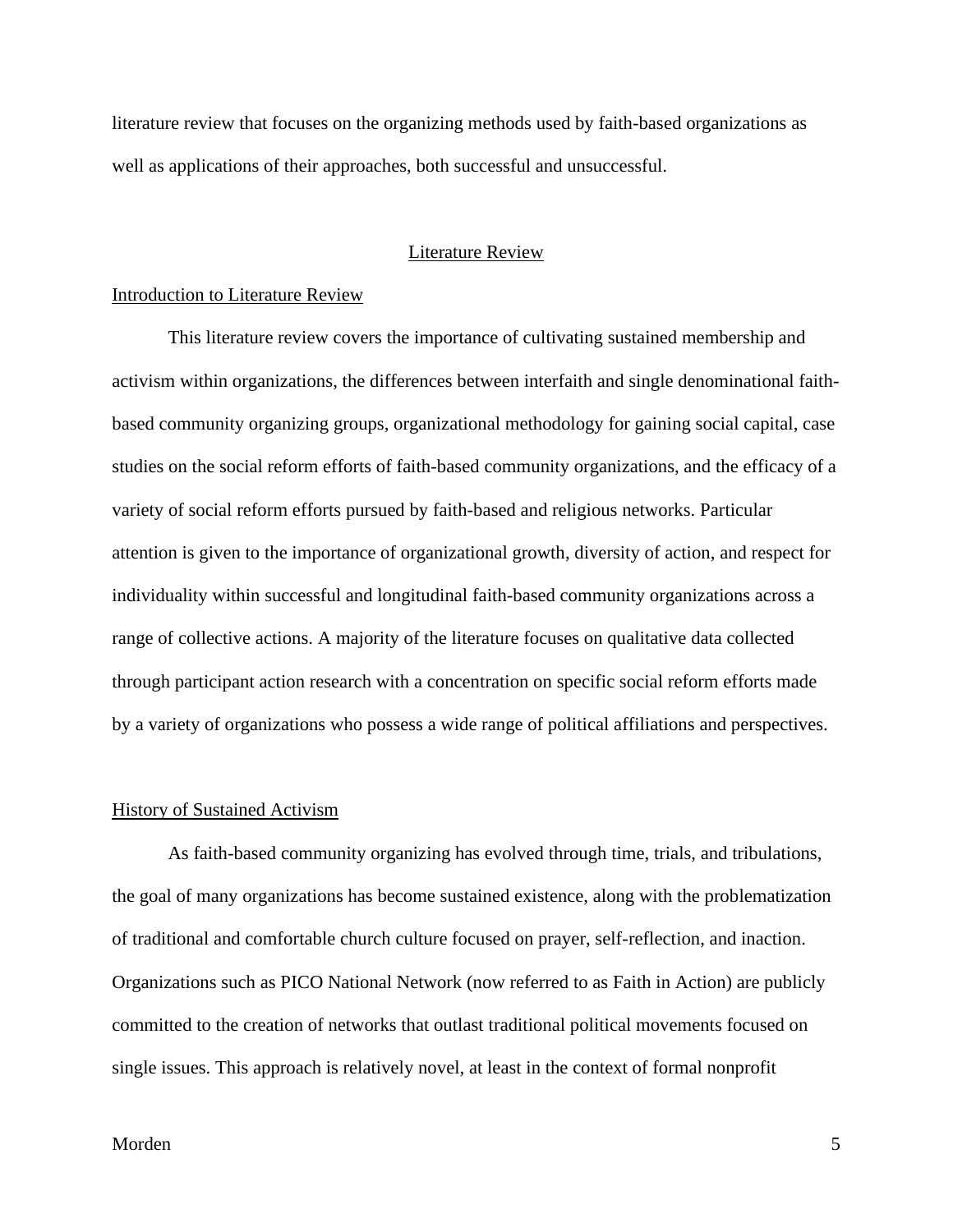organizations (Whitman 2006:51). Religious based community organizing is comprised of a vast number of political and social ideologies, therefore containing numerous paradigms and perspectives surrounding recruitment, structure, and values. Among several models of faithbased organizing, congregation-based interfaith community organizations include groups such as PICO National Network, the Gamaliel Foundation, and the Industrial Areas Foundation. Organizations of this type fund regional committees made up of local community members with deep roots and hire organizers who are tasked with finding new members, thereby legitimating, and building the power of the organization while simultaneously planning for the groups' longevity. The process of building community relationships through one-to-one conversations is slow and arduous and not designed to provide a quick or reactionary solution to political issues that may quickly evolve. However, it is designed to promote a lasting relationship with community members, and prolonged engagement in causes most important to those localities.

The slow collection of power and social capital makes organizations designed with longevity in mind distinctively qualified to deal with sensitive political and social issues. By becoming permanent fixtures in communities, faith-based community organizations are able to approach issues as a collection of affected members, versus a group of outside interests. Particularly in issues relating to race or class, faith-based organizations are able to cater their services in a culturally sensitive and appropriate manner (Adedoyin 2013:194). Additionally, sensitive issues that serve as barriers to social mobility identified in other studies such as the one conducted by Alfonso et al. (2018) are able to be addressed by smaller community congregations. In the aforementioned study, barriers to educational success were assessed in a rural community in Georgia, through the lens of systemic racism and cultural oppression. Alfonso et al. (2018) found that issues such as complicated family structures, lack of parental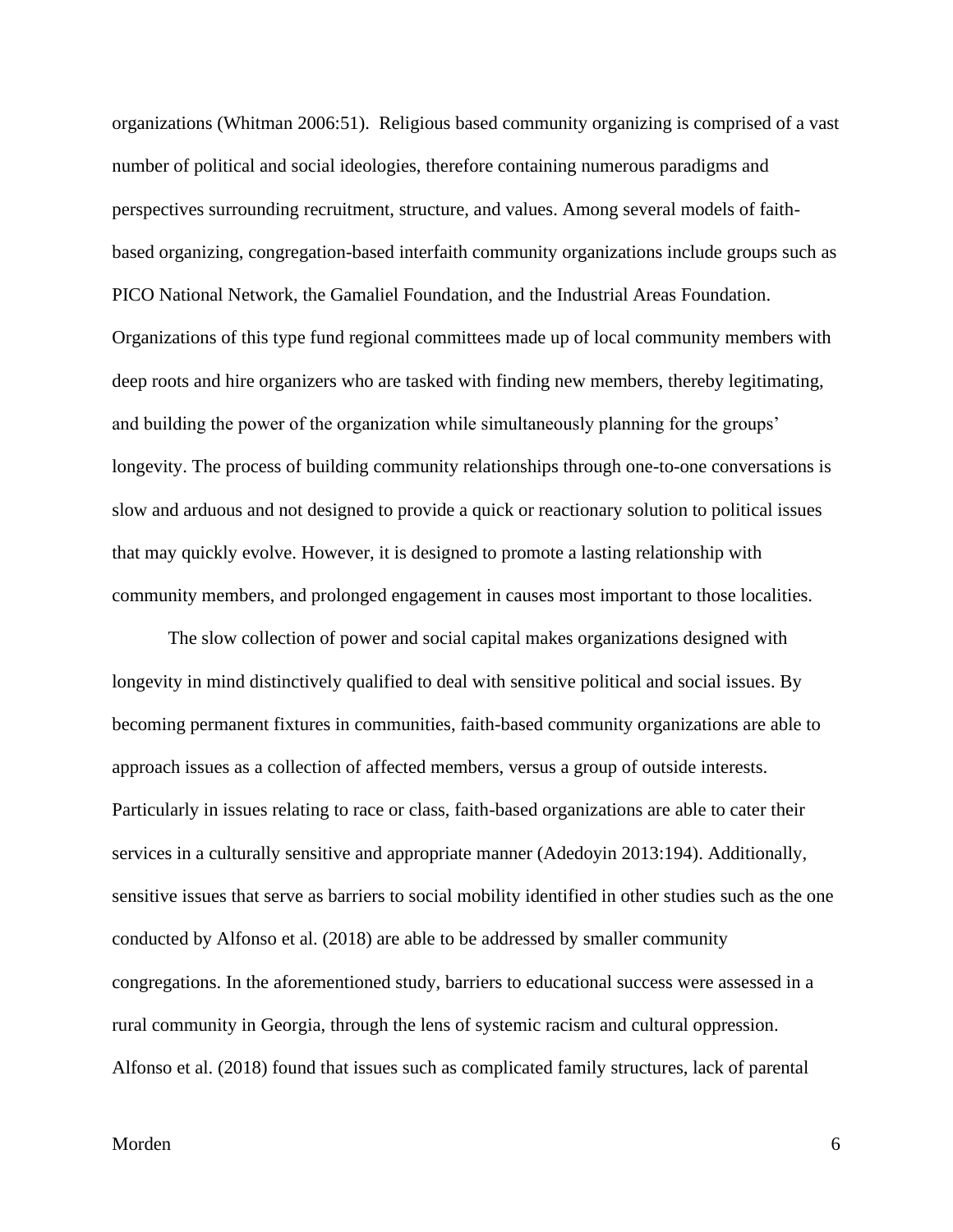involvement in education, and funding difficulties were contributing to the lack of upward mobility for youth. Although no solvency was sought in their study, similar communities such as the one researched by Quezada (2004) have documented positive outcomes as the result of faithbased community organizations' involvement in the funding process and curriculum development for schools – in this case through the Texas Alliance School Initiative, an initiative aimed at providing afterschool programs and encouraging parental involvement in early childhood education. Quezada's findings show that a successful hybridization of faith-based organizing and public institutions such as the public-school system is a potentially useful means of building trust in governmental structures that have widely lost legitimacy in the public eye, and in this case also serves to strengthen the relationships between parents, teachers, and students. Programs like these demonstrate the power of faith-based organizing in assisting communities that have poorly funded social services and public education such as Humboldt and Del Norte counties.

# <span id="page-7-0"></span>Interfaith-Based vs Single-Denomination Community Organizations:

Due to the broad scope of organizations that identify as faith-based, it is helpful to consider the variety of faith-based organizing strategies found in the research, and to distinguish between those networks that describe themselves as interfaith/multi-faith/values-based, and those that are single denominational sectarians working to promote the interest of a single church. These approaches differ drastically from one another in many ways, but also feature similarities in not only organizational structure, but intention. Rogers (2009) observed the actions of three Judeo-Christian, single denominational nonprofit community organizations with the objective of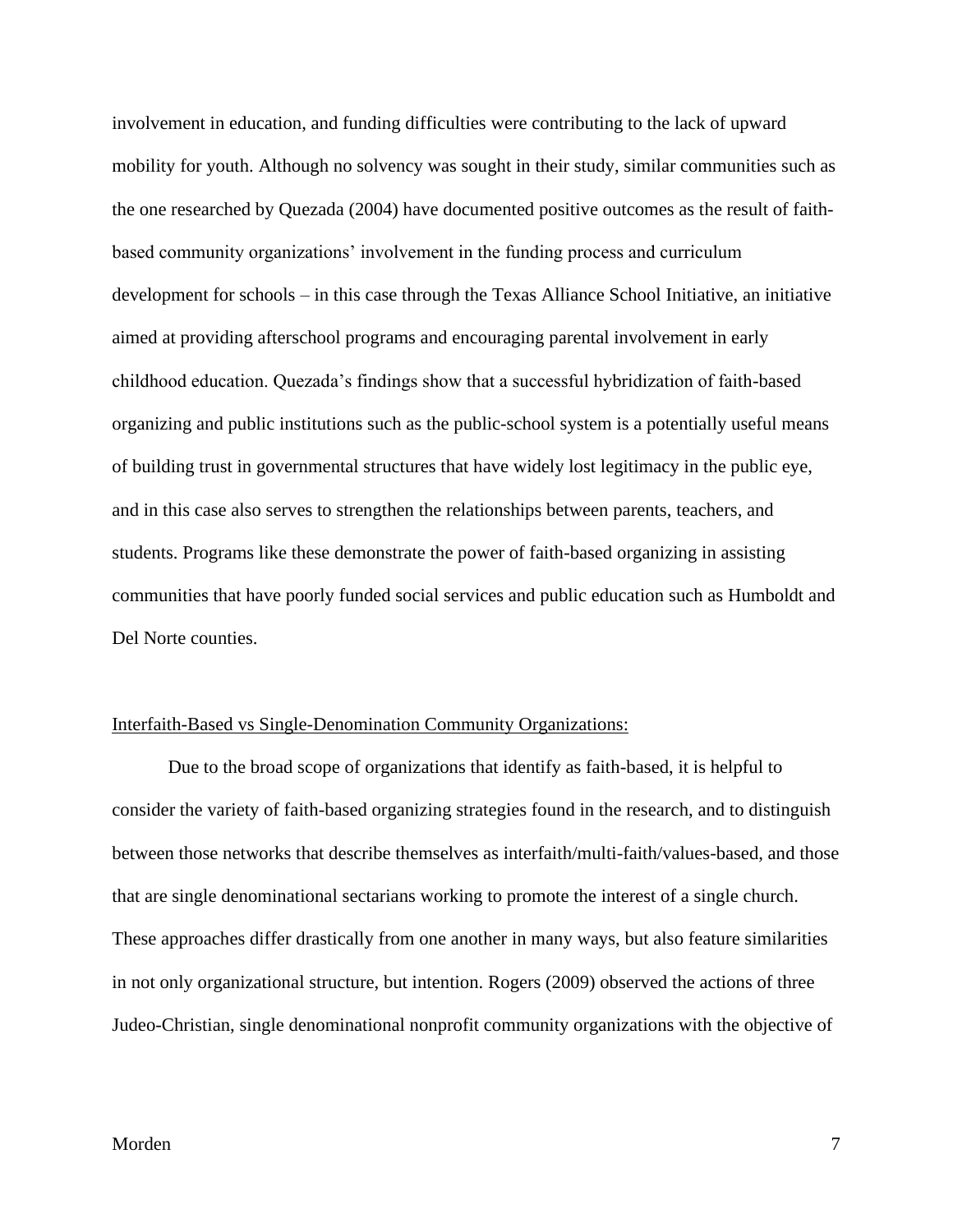determining effective methods for organizing in a faith-based context. In all organizations studied as part of their research, values were a uniting feature of all faith-based organizations.

However, the ability of single denominational faith-based groups to coordinate collective actions with other organizations and individuals of other faiths proved to be an obstacle to success (Rogers 2009:340). Additionally, in organizations based in singular religious sects, inter and intra-organizational communication was delegated to only a few high-ranking clergy members who chose issues for the organization or congregation to focus on (Rogers 2009: 333). Similarly, Quezada (2004:32) notes an obstacle to the Texas Alliance School Initiative (TASI) was its direct association with the Catholic Church in El Paso and the hesitancy of parents to allow their child to participate in a single-denominational program. In another example, Brown (2011:318) notes that clergy disclosing their personal goals for social or political change has no discernable effect on their congregations' willingness to act, and in some ethnic communities, it discourages participation. This conclusion has potentially important consequences for the ways single-denominational organizations approach political issues and speaks to the unifying power of orienting social causes around shared values.

On the other hand, interfaith organizations – sometimes referred to as multi-faith or values-based – have a diffuse range of political and social issues they are engaged in and focus primarily on values and individual self-interest. This approach allows them to avoid political scandal by holding diffuse power and social capital, assigning individual members to their preferred tasks, and allowing small local organizing committees to define their own paths forward (Whitman 2006:53). Using this individualistic methodology is in line with the findings of Wood and Warren (2002) whose study of 133 faith-based organizations demonstrated the power of forming multi-face and multi-race coalitions to build power and accomplish systemic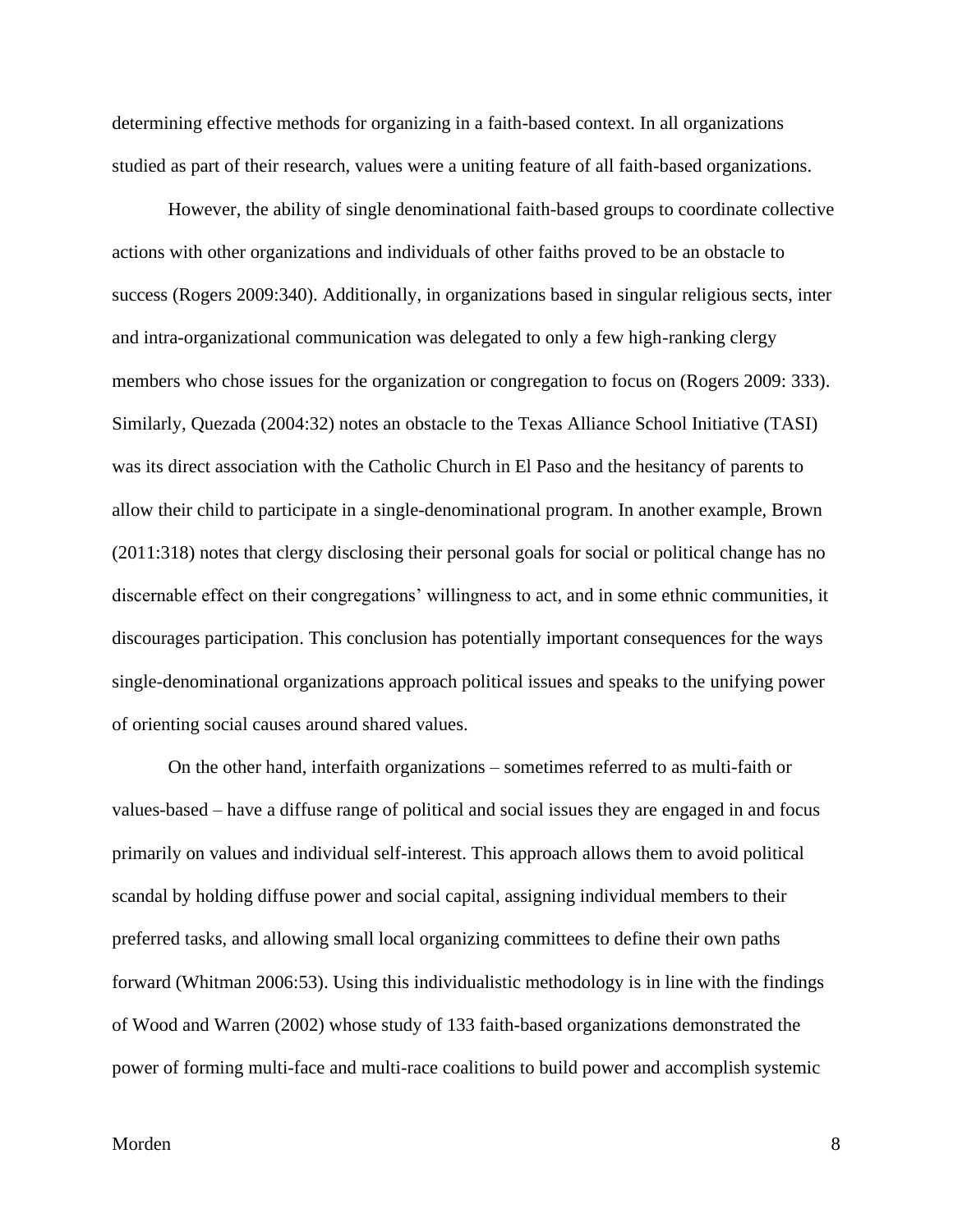change. One of the most appealing aspects of organizing communities around faith is the potentiality to bridge large political divides and engage in political discourse in a socially regulated setting. In Alberta, Canada, Banack (2015:946) describes the efforts of multi-faith coalitions of faith-based organizations that have become a powerful force in driving educational reform. Banack argues that the success of these coalitions of faith-based organizations has been due, at least in part, to larger political ideological shifts that they have been involved in directly. By adopting a diverse approach, networks such as those examined in Banack's (2015) study have been able to serve as an instrument of value-based unification. Interfaith organizations are also uniquely equipped to weigh-in on issues that involve the welfare state such as housing, senior assistance, as well as other social advocacy issues (Belcher et al. 2004).

A commonality shared by interfaith and single-denominational organizing networks is the belief in the religiosity inherent in the practice of organizing (Swarts 2011). This includes the ceremonial practice of prayer or reflection at the beginning of every meeting, a purpose for each meeting that includes value-based appeals, and a willingness to attempt to find common ground. Delehanty (2018:255) describes emotional appeals as a critical component of the faith-based organizing process, and usually are based on a lived experience narrative. Focusing on lived experiences is a means of discovering common values that emotionally connect organization leaders to new members. Although different in many ways, especially political beliefs, faithbased organizing is a powerful tool for bridging the social and political divides becoming increasingly common in the twenty-first century.

# <span id="page-9-0"></span>Methods for Gaining Social Capital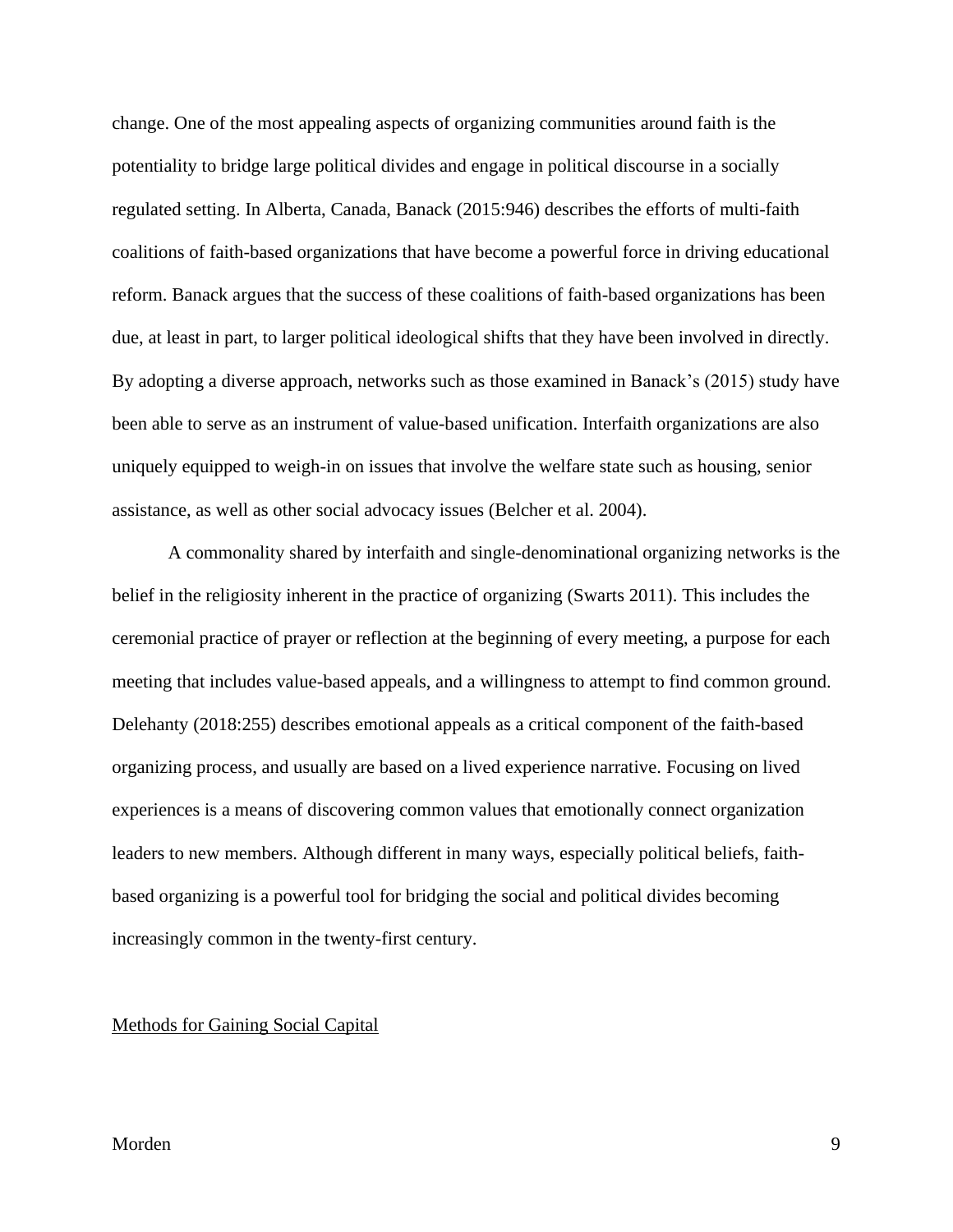One noticeable change in the methods traditionally used in faith-based community organizing has been in the development of strategies such as "The Arc of Organizing" developed and employed by Pacific Institute for Community Organization (hereafter: PICO) National Network; a congregation-based community organization that focuses on the use of community connection and personal relationship-building to collect power and gain social capital (Delehanty 2018; Whitman 2006; Wood and Warren 2002). These methods of engaging mostly low to middle-class community members is a shift from traditional organizing methods such as mobilization and campaign-style that primarily focus on gaining and leveraging political capital and securing participants who already have a large network of community support (Whitman 2006:51). A social capital-based approach is defined as one that directs its resources towards building features of the organization's social consciousness (e.g. norms, self-interests, values, etc.) that facilitate the symbiotic cooperation of members and local organizing committees with outside organizations, as well as other institutions, individuals, and government agencies (Wood and Warren 2002:8). Additionally, social 'capital' strongly implies a growth-based ideology, with a focus on building and legitimizing the power of the organization through interpersonal relationships and shared values, usually across socio-economic, and political boundaries (Swarts 2011:463). By gaining personalized community connections, social capital-based organizations are able to self-legitimize and obtain political capital through the growth of its social recognition and perceived legitimacy (Whitman 2006: 53).

Despite a larger body of research on conservative faith-based organizations, there is a gap in the literature when it comes to congregation-based community organizations: a term generally used when referring to progressive, interfaith, multi-cultural organizations such as the Gamaliel Foundation and PICO National Network. These are examples of organizations that have been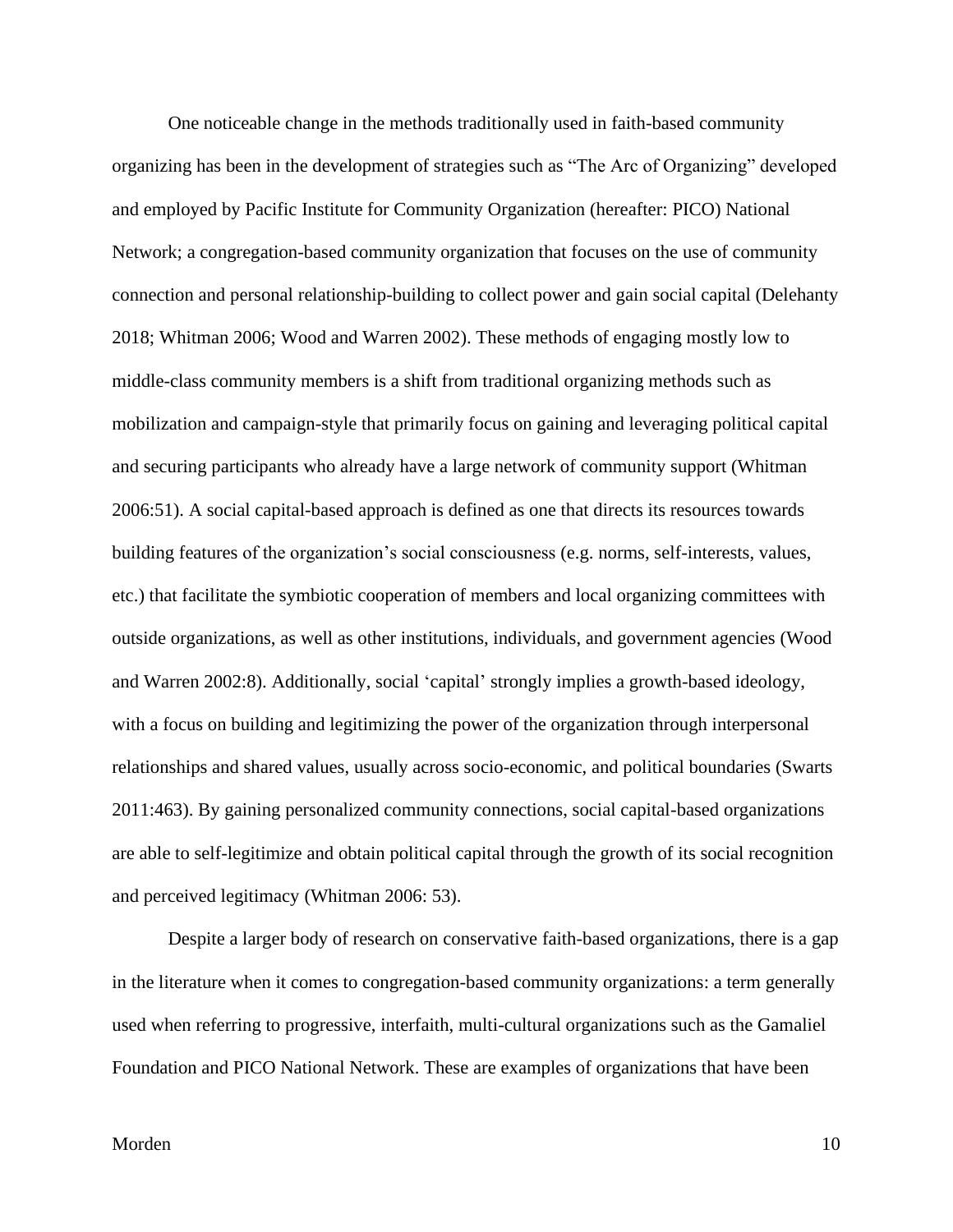successful in utilizing a social capital-based strategy to legitimize and strengthen themselves and their capacity for collective action (Swarts 2011:455). Walker and Willer (2014) conducted a laboratory experiment focused on the legitimizing processes similar to those becoming more common in congregation-based community organizing, by measuring self-interest through a process based on Network Exchange Theory. Their experiment demonstrated the necessity of using a legitimizing process such as social capital growth to engage participants in collective action, implying that a focus on individual engagement drives community action (Walker and Willer 2014:1242). However, Lloyd (2014:644) argues that this approach could create problematic multiculturalism by concentrating on engaging individuals' self-interest instead of putting an emphasis on communal goals. This seemingly sharp contrast is addressed by Swarts (2011) in her qualitative research on the importance of constructing concrete symbolic boundaries within congregation-based community organizations. Defining exactly what organizations are and are not is critical to maintaining focused individualism, while also recognizing the need for a collective and empowered approach (Swarts 2011:470). These findings fall in line with Walker and Willer's (2014:1234) conclusion that the process of building legitimacy through interpersonal relationships contributes directly to the early and continued formation of coalitions among their laboratory study participants.

Nonetheless, there have been major drawbacks to this methodology in the expansion of PICO National Network especially at the state and local level (Whitman 2006:54). Whitman (2006) argues that this is possibly because of the difficulty in maintaining an individualistic model while expanding to a national level organization across the country. Smaller, localized movements are the foundation of grassroots organizing and social capital-based methods and have widely been studied in sociological contexts (Wood and Warren 2002: 43). However, there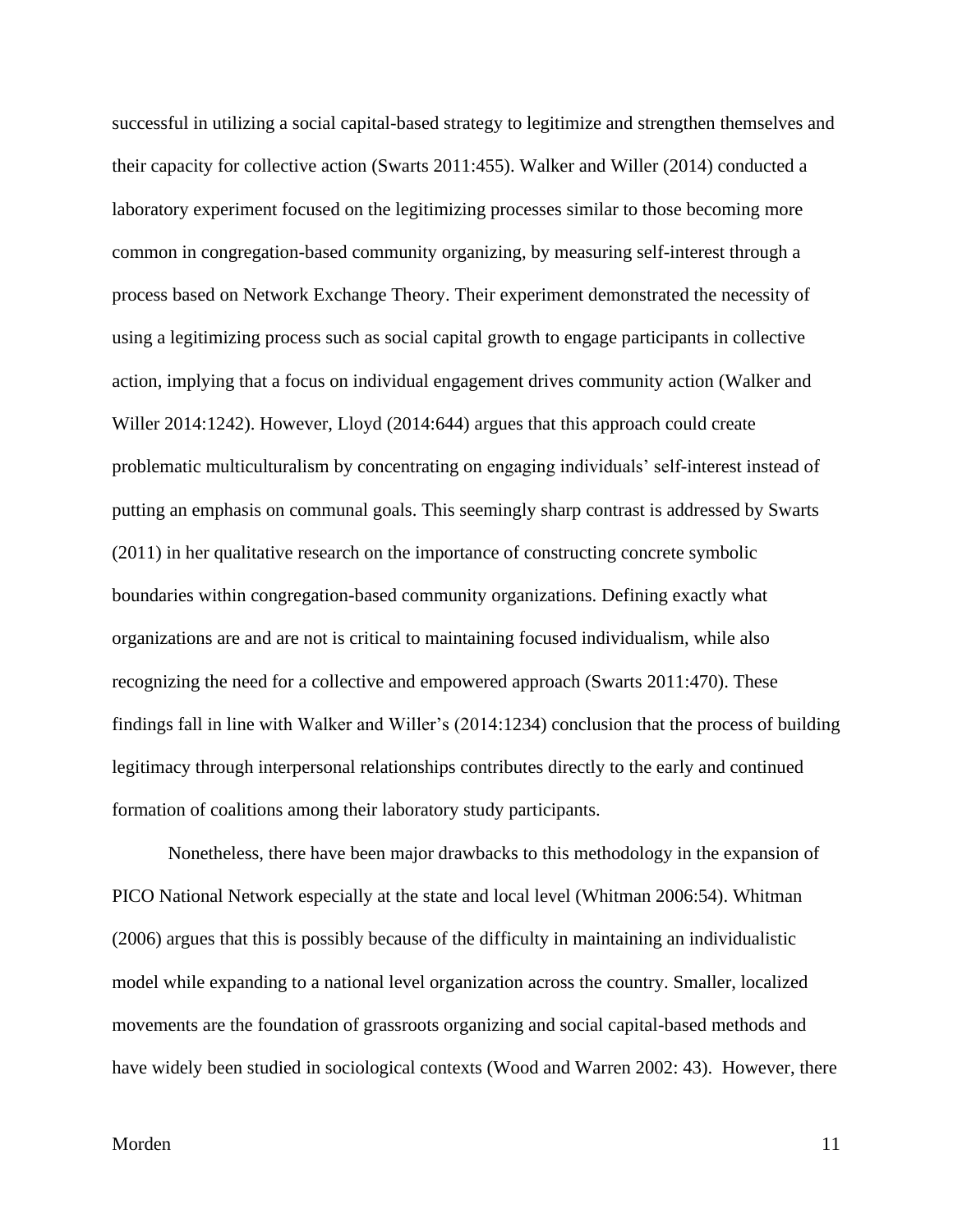is a noted lack of quantitative research into the realm of congregation-based community organizations; especially relating to the expansion and media attention these networks are gaining.

# <span id="page-12-0"></span>Faith-Based Community Organizations' Social Reform Efforts

Faith-based community organizations have been the backbone of a wide variety of political movements throughout United States' history, and all over the globe (Brown 2011:312). In recent years, small community organizations have been asked to help solve countless regional issues, including managing local HIV/AIDS crises, pursuing a wide variety of educational reform actions, acting to pass legislation to help the formerly incarcerated achieve rehabilitative success, and engaging in affordable housing development (Adedoyin 2013:186; Alfonso et al. 2018:199; Belcher et al. 2004:273). Small faith-based organizations are accustomed to solving community problems through grassroots efforts, largely because they are uniquely equipped to help bridge political and social divides within communities (Flores and Cossyleon 2016:673). Orienting their actions around values as compared to specific political issues, congregations and larger well-connected community organizations are able to leverage self-interest by focusing on causes that are rooted in common values of the congregation or organization and all of its associated participants while encouraging and emphasizing individual engagement (Rogers 2009:331). Another important factor in the success and proliferation of faith-based community organizations is the unusual diversity of socioeconomic, racial, and political affiliations within religious denominations and congregations (Lloyd 2014:642). This unique, shared institution gives faith-based organizing methods a rare advantage of allowing participants to unite around a collective sense of faith and religiosity, while encouraging political discourse in a respectful and socially regulated space.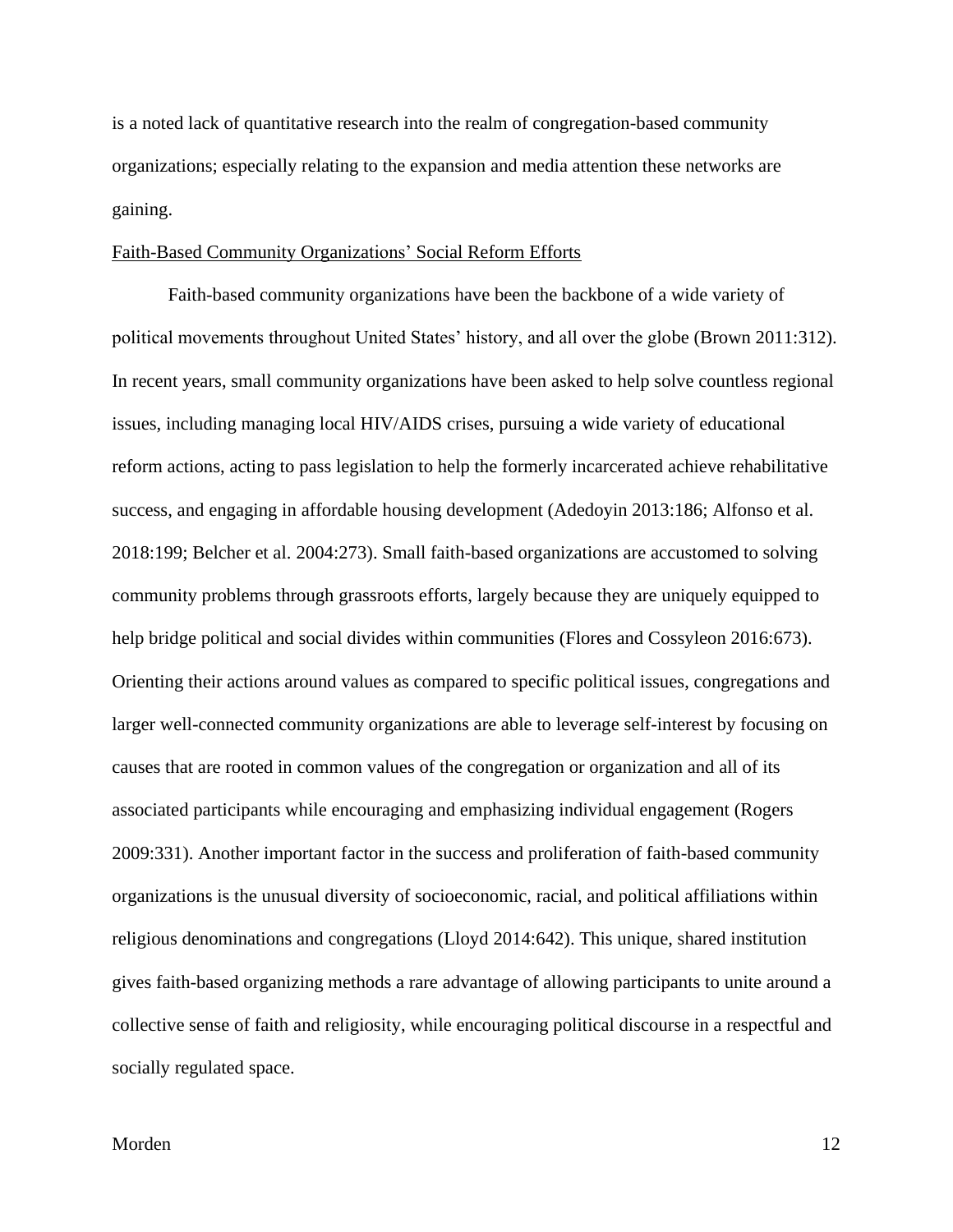Faith-based community organizations and religious institutions have been ardent supporters for decades, and have been at the forefront of social welfare programs such as providing shelter for the unhoused and providing aid to the poor and sick and in some cases replacing government services altogether (Igalla et al. 2019:1184). An increasing focus of religious and community organizations has become public education; especially PK-12 and afterschool programs for youth (Warren 2011:487). Rogers (2009) argues that this shift in focus to include public education is intentional and in a large part due to the unique ability of faithbased community organizations to bridge political divides that act as barriers for systemic change. In her research, Mediratta (2007:199) suggests that the success of faith-based initiatives into public education should meet a three part criteria: (1) organizations should be community based and actively engaged in other improvement measures such as housing reform or environmental activism; (2) they must be completely independent from the school district or specific school they are attempting to change; and (3) seeking to recruit new members and pass on strategies for organizing to new participants. Other indicators of success are mentioned by Malin (2016), who asserts that the socioeconomic and political makeup of a given area has a substantial effect on the success of increased educational funding. This is because the states and even individual districts have a huge role in dispersing funds for education, and historically affluent and democratic areas have received the lions-share of capital (Malin 2016:228).

The organizations currently involved in efforts to organize public education reform are not strangers to networking and building power in communities who are affected by poverty. Efforts to use community organizing for positive and politically sensitive changes have been successful in areas such as Chicago, where a small organizing network was able to assist in the creation and adoption of the Illinois 'sealing bill' – a law that would allow criminal records to be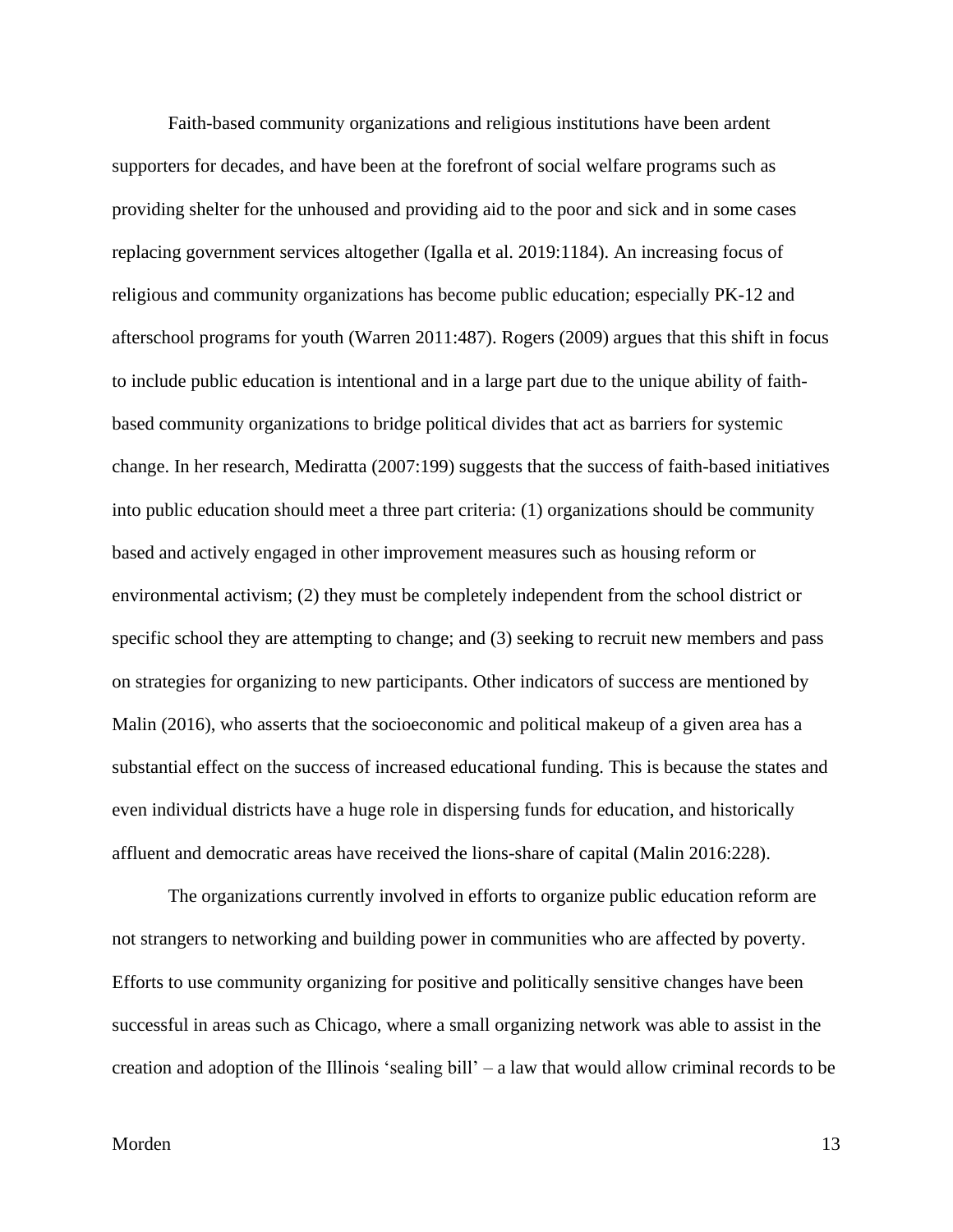sealed two years after the successful completion of an offender's sentence (Flores and Cossyleon 2016:663). Adedoyin (2013) draws attention to the HIV/AIDS epidemic in the United States, and the crucial role faith-based community organizations have served in facilitating direct human services to African American communities who are usually hesitant to accept outside help. Financial restraints and the stigmatization of HIV/AIDS creates barriers for organizations to assist the regions hardest hit by the crisis, but faith-based organizations are in a unique position to tackle this and other potentially volatile topics (Adedoyin 2013:198).

#### <span id="page-14-0"></span>Efficacy of Actions Taken by Faith-Based Community Organizations

Faith-based organizations are involved in a plethora of political and social causes on a global and local scale. The issues are as diverse as abortion, education, health and wellness, water rights, immigrant rights, vaccination efforts, and foreign crisis aid. Functioning as key participants in the social and political consciousness of the United States, faith-based organizations are widespread through every corner of the country and its territories. With over 80% of the country associating with a place of worship according to a national study cited in Hardison-Moody and Yao (2019:364), using faith as a means of driving social change has the ability to be hugely successful in next several decades. Relatedly, Lloyd (2014:646) describes the Civil Rights movement of the 1960's and 70's as a religious or faith-based movement – a demonstration of the power built in churches and congregations.

Nonetheless, as faith-based organizations begin to venture into new political territories such as education, health, and wellness it is important to view their actions through a critical lens, and to carefully inspect not only their efficacy, but also their shortfalls. The success of collective action is largely dependent on a longitudinal approach to organizing that includes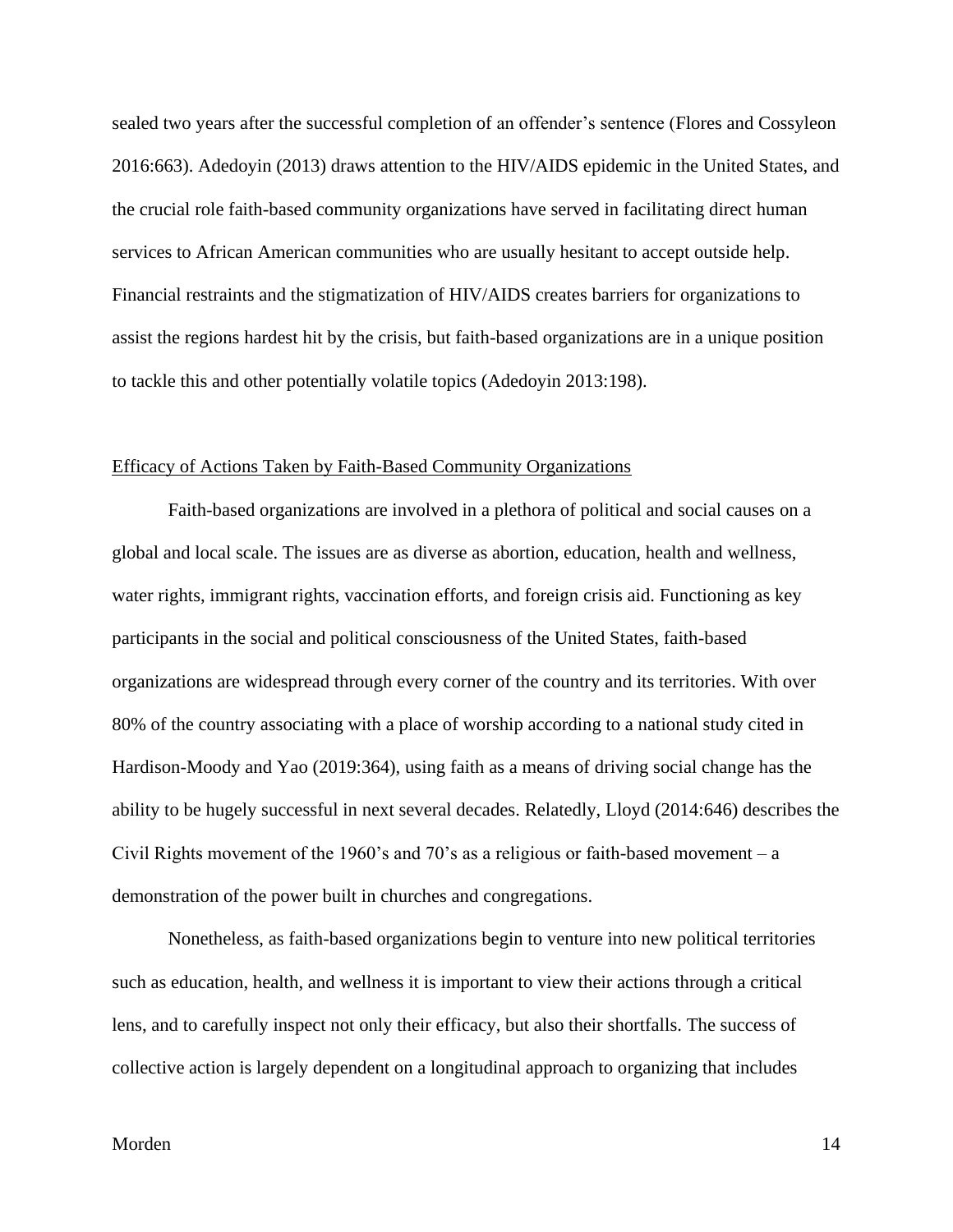retaining leaders and community members. In a study of 50 separate branches of PICO National Network, Tesdahl and Speer (2014:54) determined that every individual organization netted a loss of long-term participation, even with all else being equal. Furthermore Swarts (2011:469) notes the importance of long-term participation and continuity of leadership as a strong indicator of cohesion and a driving force behind a sense of unity within the organization itself.

Even beyond retaining participants, there are many other contributing factors to the efficacy of actions taken by faith-based community organizations. As discussed in Quezada (2004), single-denominational faith-based organizations can encounter barriers in certain communities due to reluctance to participate in a program that is tied directly to a major faith institution such as the catholic church. Conversely, interfaith organizations may struggle with problematic multiculturalism that creates racial barriers to social efficacy (Lloyd 2014). Another potential pitfall for community organizations is the threat of media agenda setting. Grassroots organizations are especially at risk for media firestorms, largely because they tend to not seek public attention. Dreier and Martin (2010) discuss the fall of Associations of Community Organizations for Reform Now (ACORN) during the 2008 presidential elections as an example. Although ACORN is not a faith-based organization, it does share several methodological and structural characteristics with groups such as PICO and the Gamaliel Foundation. Despite these potential shortcomings, the majority of faith-based organizing is phenomenally successful as indicated by – among many other things - the diversity and abundance of organizations. Aided by new organizing strategies such as the PICO model, faith-based organizing is likely to become an even more potent political force in years to come (Hardison Moody and Yao 2019:363).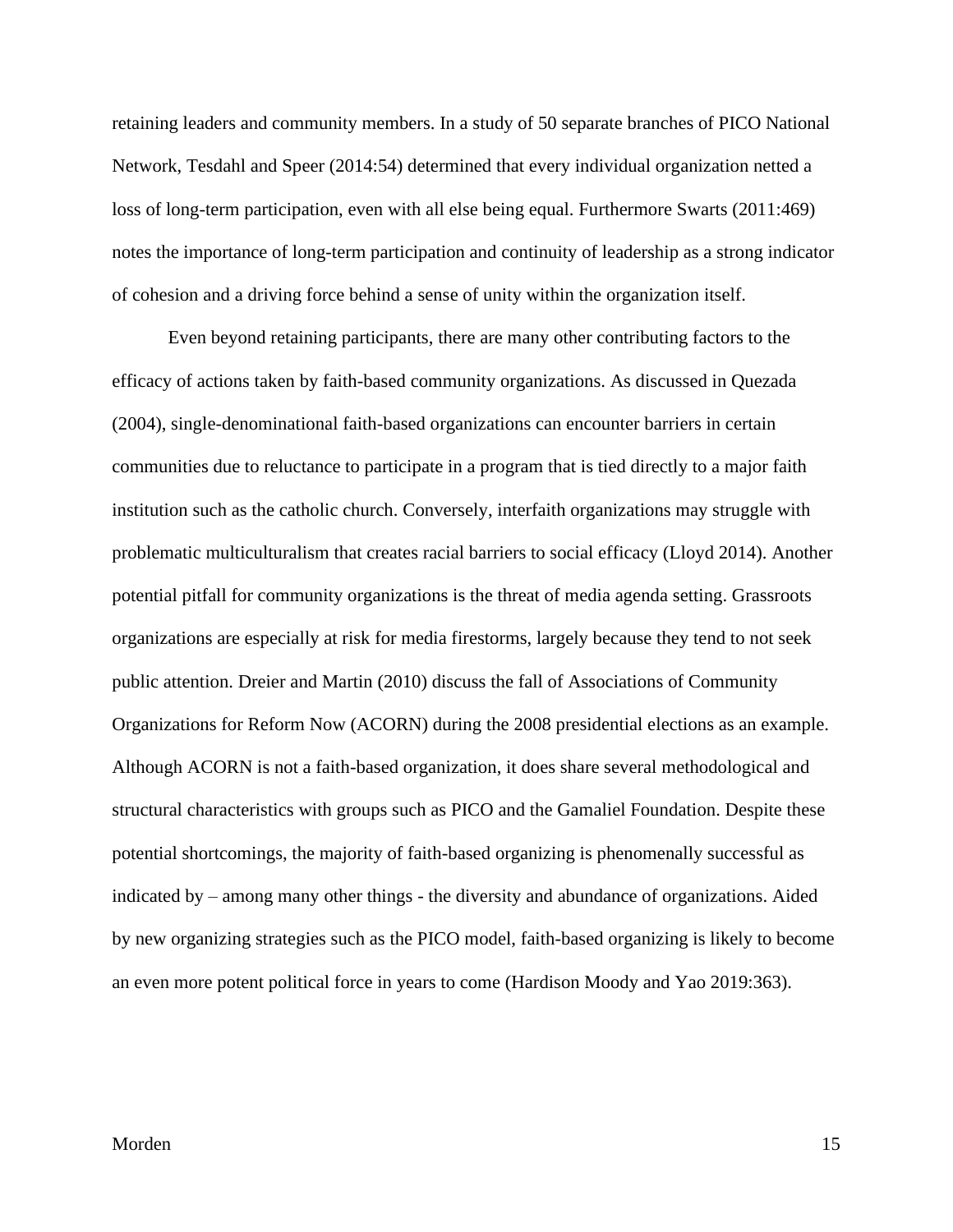### <span id="page-16-0"></span>Conclusion

The United States has an extensive history of religious and faith-based organizations, including movements that have become incredibly important in issues as diverse as civil rights, health, wellness, and education. Faith-based community organizations including both interfaith and single-denominational groups are increasingly part of the social and political consciousness of the United States through engagement in a wide variety of reformative efforts. Although distinct in methodology, both types of organizations have a tremendous capacity for accomplishing meaningful goals. Single-denominational faith-based organizations have the advantage of group cohesion and focused political agendas, but frequently alienate other potential allies and community members who prefer a more individualized approach. Interfaith organizations are diverse, multicultural groups whose approach is oriented around shared values and individualism. However, they risk problematic multiculturalism and tend to function best at a regional level.

The model of interfaith organizations such as PICO National Network (now called Faith in Action) focuses on growing power through a process of legitimation accomplished through personalized, one-to-one relationship-building. This method is rooted in a values-based approach; the agenda of the organizations are diverse and are driven by the shared values discussed in one-to-one meetings with leaders and accomplished through personal development work and self-reflection. By creating diffuse power networks based on values and longevity, interfaith organizations are able to focus on multiple complicated or politically sensitive issues at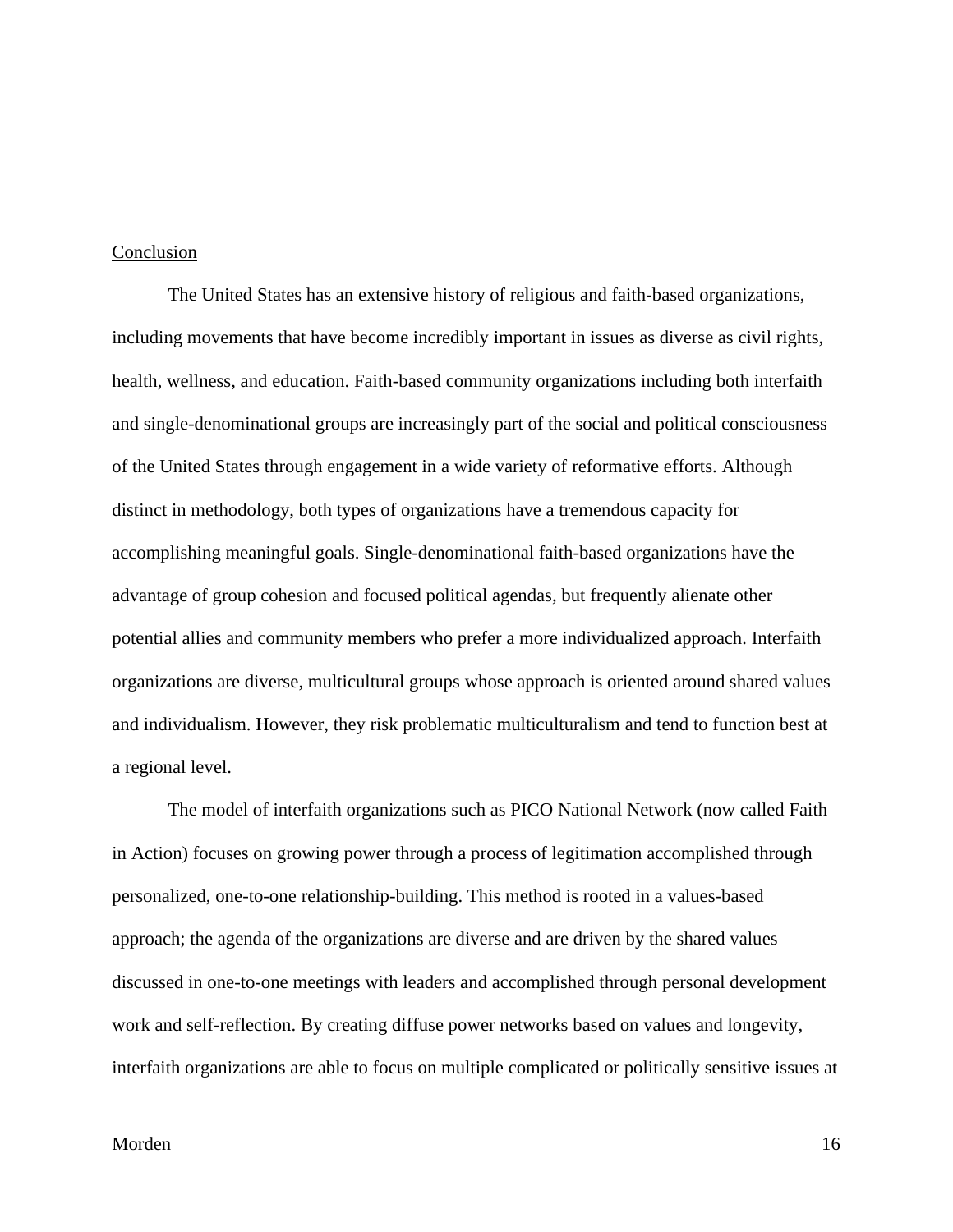once, and persevere through many election cycles, administration changes, and the emigration of members and leaders. Social capital is the primary objective of this process and is built through constantly distributing and discussing leadership strategies with new members, congregations, and local organizing committees.

It is also clear from the available literature that many of the more successful faith-based movements have adopted social capital-based approaches. In my opinion, movements discussed in this literature review such as TASI would have benefitted from a more diffuse and interfaith approach, and from increased coordination and cooperation with other faith-based organizing networks. Additionally, organizations that use social capital as their primary means of building power are able to encourage long term participation from members and prioritize establishing deep roots in the communities they arise from. Through longitudinal engagement with communities, organizations are able to be more effective in their ability to delve into politically complex issues while maintaining good standing with their neighbors.

Although there is a relatively robust amount of literature available on conservative Christian movements and single-denomination faith-based organizations, there is a noticeable gap in research on interfaith groups and their social reform efforts. This may be partially due to the relatively recent expansion of multicultural faith-based organization, or because of the difficulty in measuring and quantifying longitudinal collective actions. Nonetheless, this gap is an opportunity for further research, particularly descriptive and explanatory research. Furthermore, the vast majority of literature reviewed in this report is qualitative, representing a larger trend in the methodology of studying religious social movements and demonstrating the need for new instrumentation and observation in this field. Particularly in the realm of education reform efforts by faith-based organizations, there is a blatant lack of research. Large national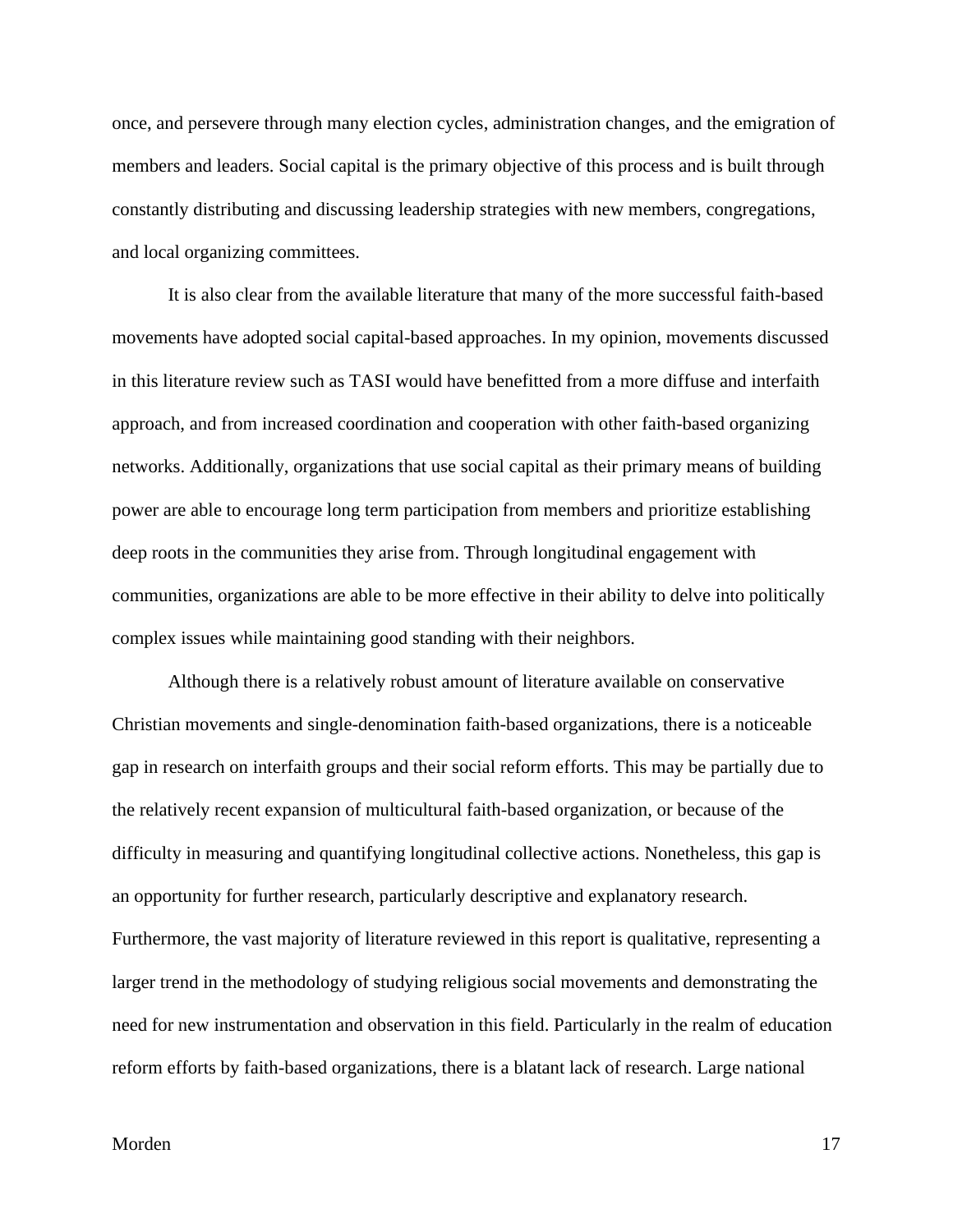organizations are becoming increasingly involved in pushing for voter initiatives and other policy changes to educational policy, as evidenced by PICO (Faith in Action) National Network's involvement in the development of Proposition 15 for the California 2020 General Election.

# Internship Description

<span id="page-18-0"></span>True North is an organization originally developed through a regional campaign of listening focused on building relationships and creating understanding through a system of shared values. Through their listening campaign the organization identified four core issues of focus: (1) Environmental stewardship; (2) Immigrant rights; (3) Public Education; and (4) Housing and Homelessness. Located on the lost coast and in the so-called "Emerald Triangle", all four of these focuses represent issues prevalent throughout the community and at the forefront of the social consciousness on the North Coast. Uniting all of them is a sense of religiosity that attempts to lift up the voices of the disadvantaged and create a more equitable and just society through community involvement, testimony, and unity. These four issues guide the efforts of the organization as it works to engage directly with communities through the establishment of lasting personal relationships between everyday community members and True North organizing staff and leaders. True North's model of organizing is relatively unique due to its focus on the slow building of power through the creation of social capital. Additionally, as the only interfaithbased organizing movement in Northern California, the organization flexes its muscle by using its moral authority to bridge political divides in an increasingly polarized political climate.

True North is organized into groups of small Local Organizing Committees (LOC's) sometimes referred to as "clusters". LOC's are made up of volunteer clergy and community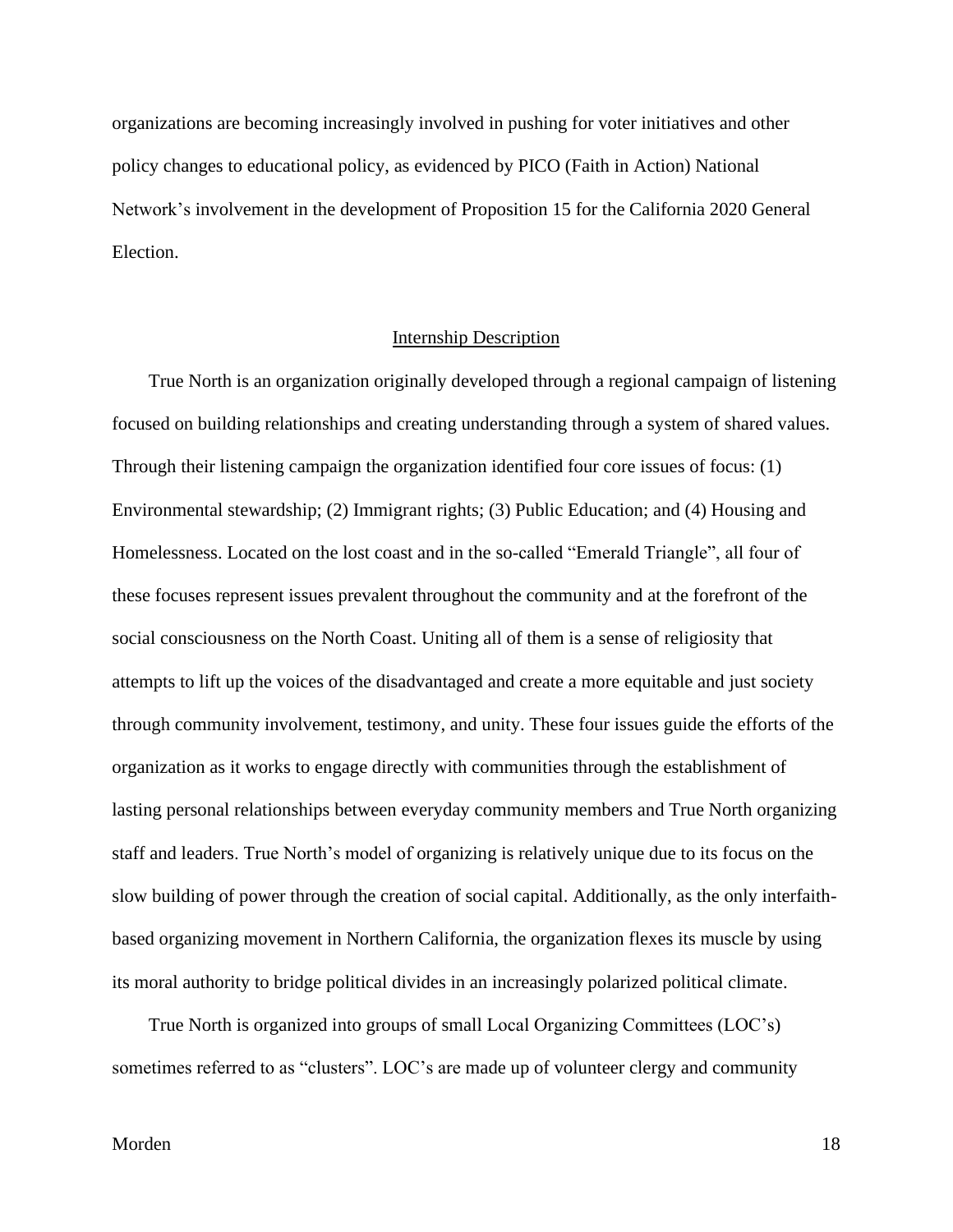members all called "leaders", who are tasked with cultivating strong personal relationships with their congregants and use their capacity as faith leaders and participants to lift up the voice of the organization to the broader community. The importance of LOCs being engaged in active relationship building cannot be overstated: it is the action component of creating social capital at a local level and emphasizes individuality within collective action. It also allows leaders to hear from community members directly, and then report their needs and insights back to the larger organization. Although essential to the infrastructure of the organization, leaders generally do not handle all of the day-to-day operations. True North employs office staff to provide technological support, in addition to designing content and digital media to be released on social media, and writing press releases.

The lifeblood of the organization are its paid organizing staff, who are responsible for executing the "Arc of Organizing" – an organizing cycle oriented around a nexus of shared values and collective power, and made up of five steps: (1) reflection and learning; (2) understanding the story of the population/community you hope to help; (3) conducting research into the action you hope to make; (4) finding a new vision for how to move forward; (5) taking radical action through a targeted and well-researched approach. Each step of this cycle flows into the next and is intended to serve as a blueprint for creating substantive changes and reorienting the center of power away from the ruling class. Organizers coordinate correspondence between LOCs, hold one-to-one meetings with leaders, community members and politicians, sit in on research meetings being conducted by LOCs, manage projects, create agendas for meetings, and correspond with state and national leaders to communicate resource needs and discuss ongoing projects and actions.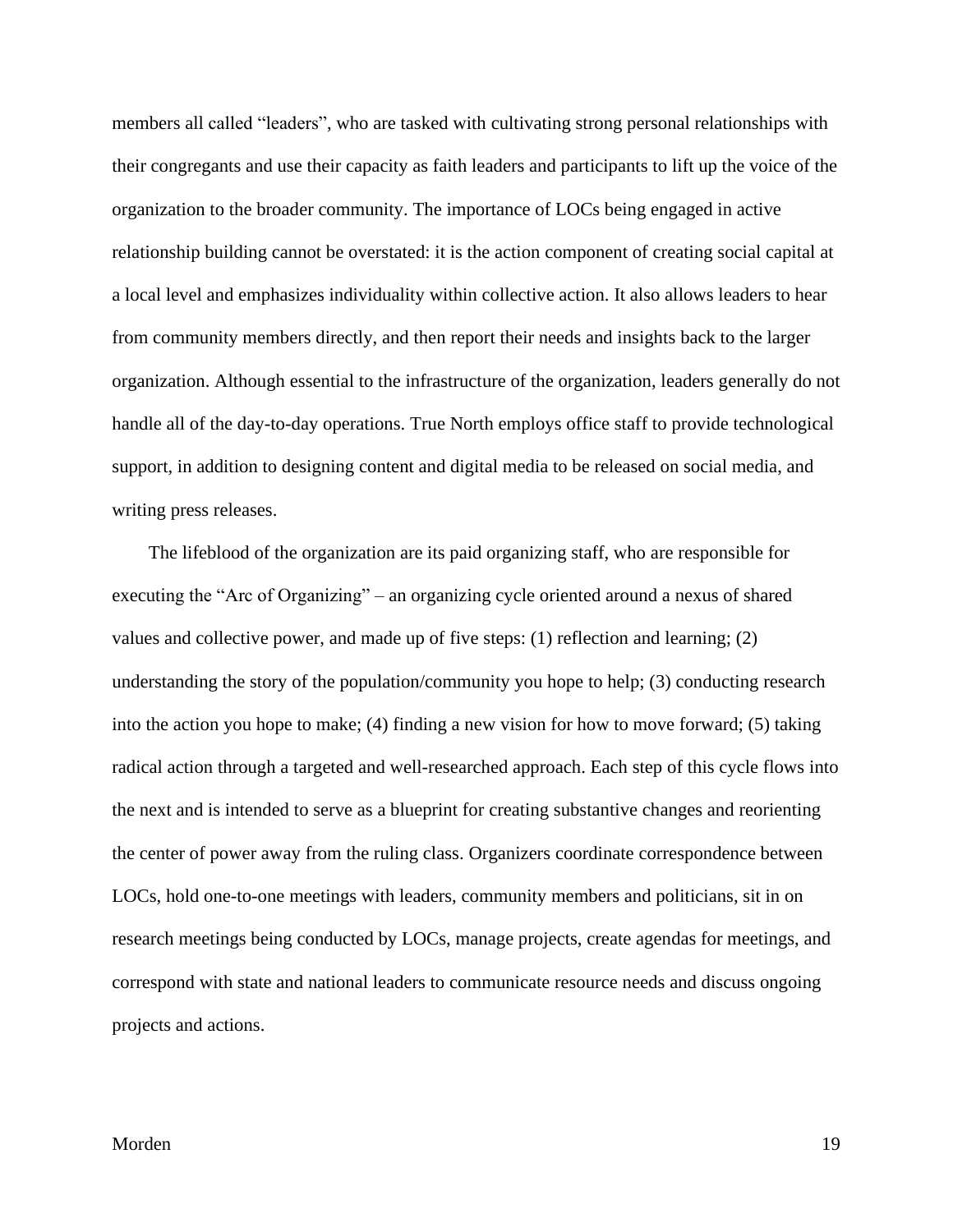A board of directors comprised of leaders from a quorum of LOCs preside over the operational affairs of True North, and are in charge of managing the organizations financial resources, creating paid and unpaid positions, setting annual action goals, and selecting the Executive Director of the organization. The Executive Director, Terry Supahan, is in charge of all of the organizing staff, office staff, and oversees all operations for True North. A defining feature of True North and its affiliates is a focus on contributions from everyone involved in the operation of the organization. Individuality is heavily emphasized, and it is an expectation that anyone attending any meeting will contribute to the conversation and trajectory of the organization. The concentration on processes of legitimation and the structure of the hierarchy is intended to promote the long-term health of the organization and its LOCs, while achieving enthusiastic and longitudinal participation of its leaders.

Short and medium-term expectations are set annually, and worked towards both independently and cooperatively by leaders, LOCs, and the unified LOC made up of all the individual LOCs. They can include creating awareness around issues and crisis, participating in direct voter engagement, holding politicians accountable for their policy choices, and providing a safe hub for faith leaders and communities to respectfully discuss political differences. However, long-term goals are the main objective of True North, and encompass a diverse array of projects centralized around the four identified core issues of houselessness, environmental justice, immigrant rights, and public education. They have been involved in the effort to put Prop 15 on the 2020 California ballot, in addition to an assortment of local policy issues, such as the coordination of city and county government to establish a strategy to address houselessness in Humboldt County, involvement in the efforts to un-dam the Klamath river, and the development and organization of a Rapid Response Network to provide community alerts about I.C.E raids.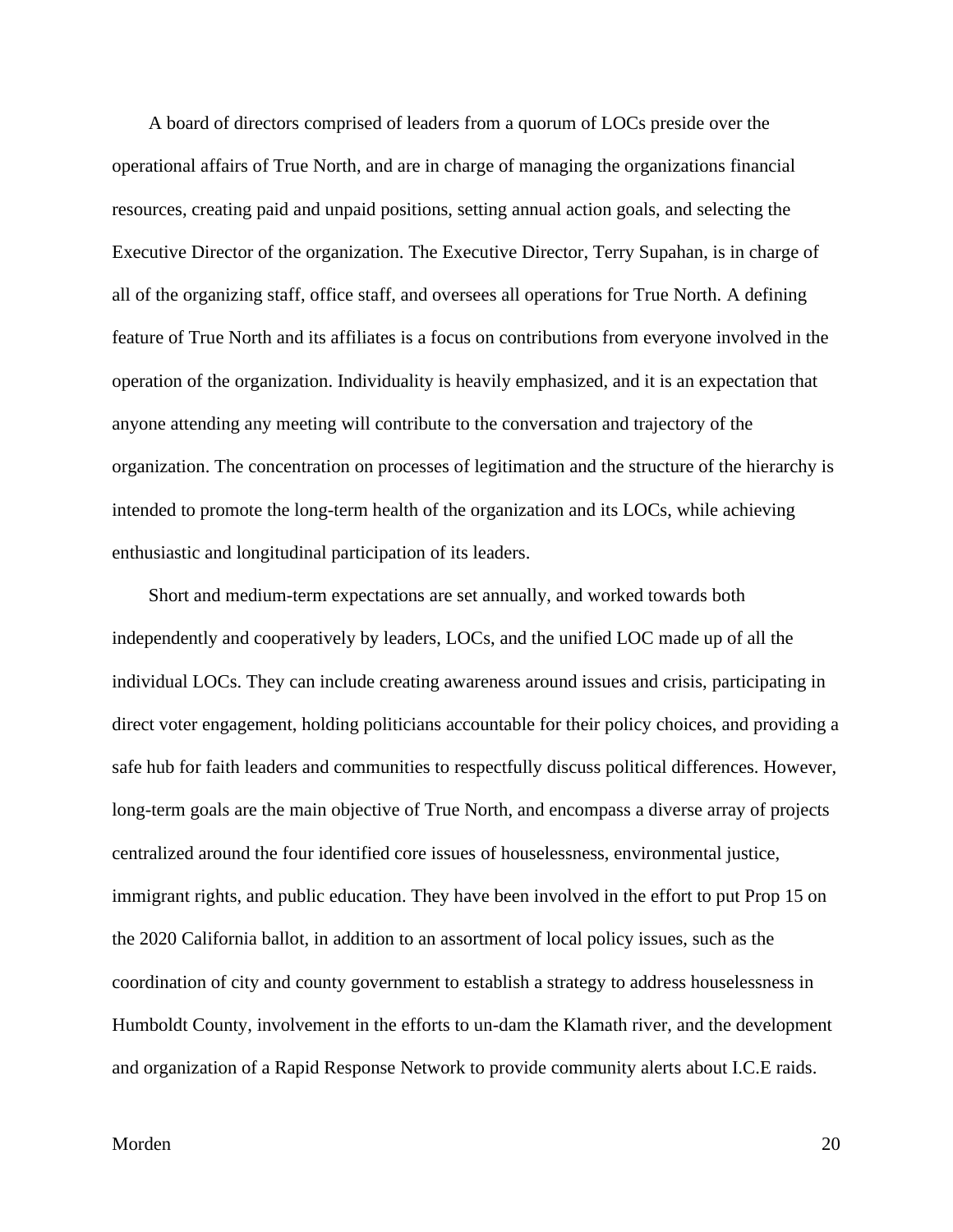## Reflection

<span id="page-21-0"></span>Throughout my experience working as an intern for True North, I was afforded an opportunity to explore a newfound enthusiasm for connecting with the community around me and leveraging relationships to create power. A concentration was placed from the very beginning on the relationships between the other interns and I, when we were given an assignment to write out and share our personal stories including the root of the motivations for wanting to intern at True North. Sharing our stories with each other was a powerful experience that drew my attention to the strength and resilience of the people around me and cultivated an environment of mutual respect created through trust and mutual understanding. It was heavily emphasized that defining our own self-interest - both what drove us and what dissuaded us from participating in actions - is absolutely critical to the focus and drive of the organization.

In her research, Swarts (2011) discusses the importance of creating symbolic boundaries in faith-based organizing networks and arrives at a similar conclusion – that creating an environment united behind both what the organization is and is not, is incredibly important to the longevity and enthusiasm of its participants. My experience in the weekly internship meetings was largely about constructing symbolic boundaries: we compared and contrasted organizing methods, established next steps, and learned the formal structure of meetings laid out by the Arc of Organizing. Every meeting, the facilitator begins with a purpose, clearly defining the topics and agenda of the meeting, in addition to laying out ground rules. The construction of symbolic boundaries at the beginning of every meeting is key to fostering respectful discourse and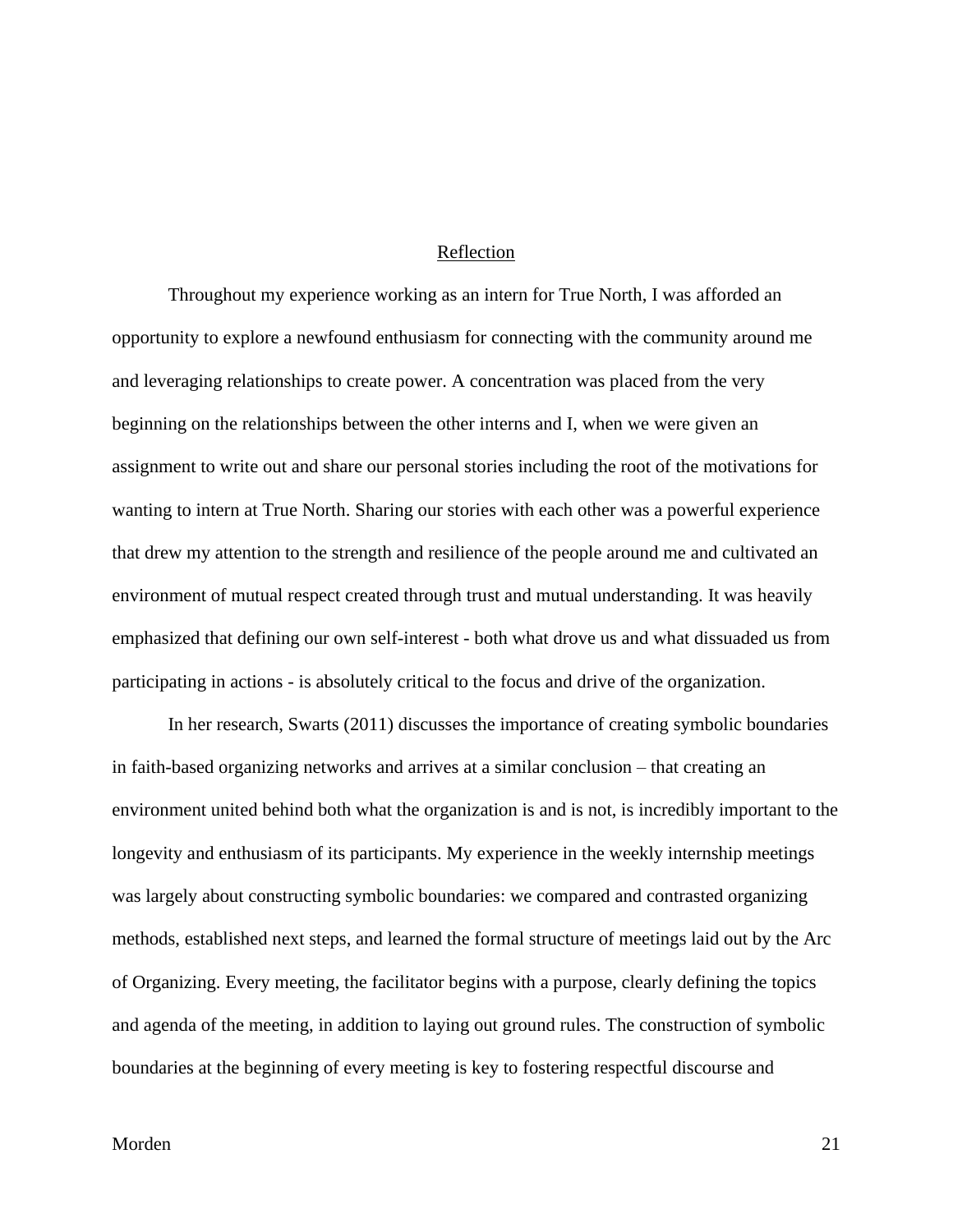encouraging everyone to feel comfortable contributing, and also serves to clearly alert any outside participants to the agenda of the organization from the meeting's onset.

Although many faith-based organizations focus on single issues, the values-based, interfaith approach of True North positions it to unite a diverse and fluid range of faiths that includes Native religions, Eastern religions, philosophy, Judaism, and several Christian denominations. The eclectic and distinct personalities allowed for a range of perspectives and a vast range of knowledge. Each meeting, from one-to-ones to united LOC meetings and meetings with politicians, includes a reflection component that helps participants become situated in the moment and the goals of the meeting. Although sometimes a traditional prayer, frequently reflections were poems, songs, or thought exercises, some from eastern religions, and others more reflective of Judeo-Christian faith. Unifying all of the reflections is recognition of the value of sharing time together and the potential of collective human thought to creatively solve complex problems both internally and externally.

Lloyd (2014:646) expresses concern at this multi-faith approach, arguing that it encourages problematic multiculturalism and an unrealistic and false sense of colorblindness that furthers racist conceptions of religiosity. My experience with the organizing process was entirely different. I found that multicultural reflections helped to lift up powerful stories and voices by encouraging the participation of disenfranchised or underrepresented people. I could foresee a situation where problematic multiculturism could become a component of similarly structured organizations, however none of the meetings I participated in had any element of colorblindness, and discussions about race, poverty, and inequality were frequently held by leaders and staff. Additionally, True North has actively attempted to combat problematic multiculturalism by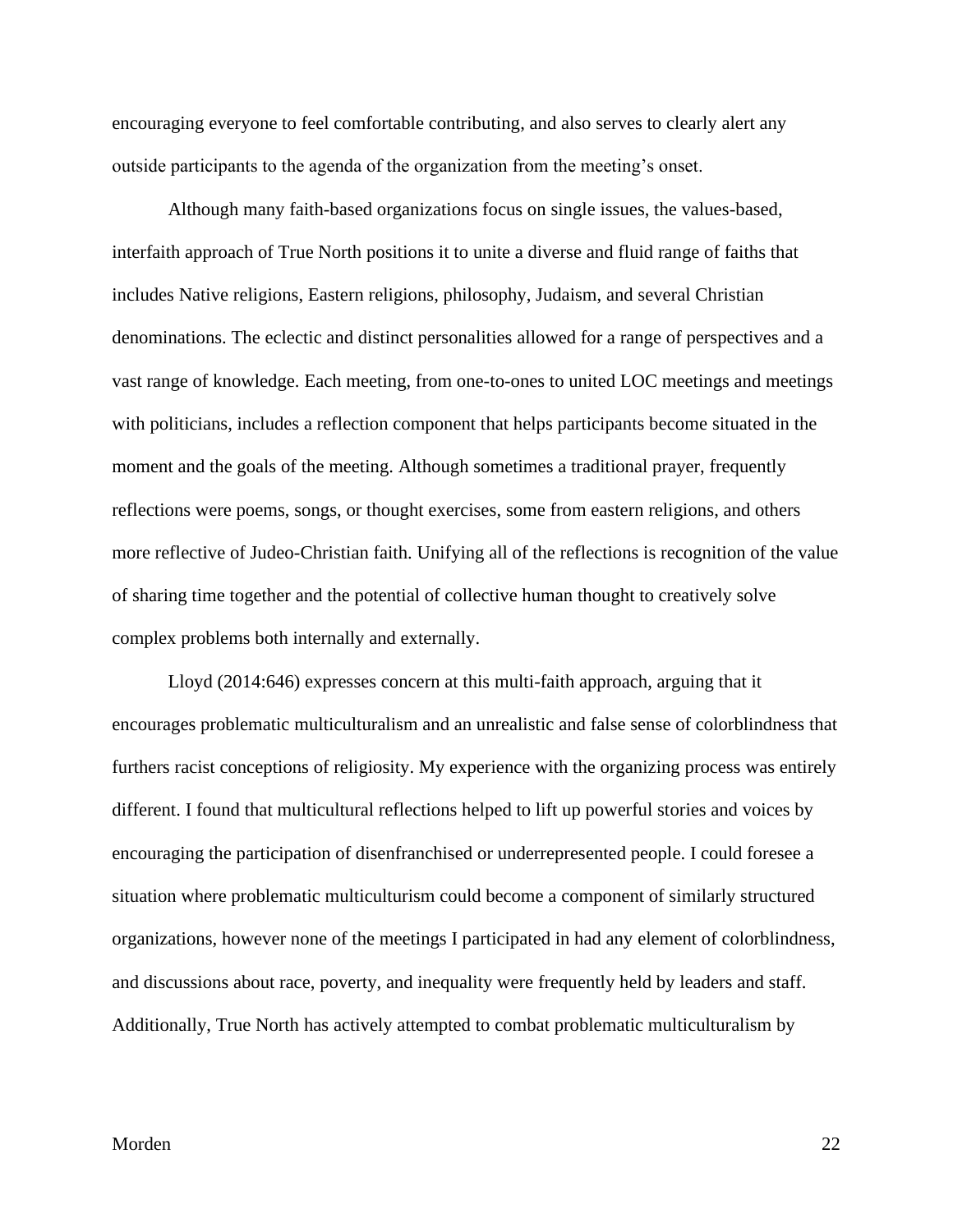spearheading the formation of a Spanish-speaking LOC and pushing for the formation of other language and ethnicity-based LOCs.

One of the main projects I worked on was participating in direct voter engagement to encourage California voters to vote yes on Proposition 15 in the 2020 election. Although the initiative failed to pass by a slim margin, I believe it represents a successful push by a faith-based organizing group into the public education space. Proposition 15 was a proposed constitutional amendment that would change the way property is taxed in the state of California. As a result of Proposition 13, a 1978 property tax initiative, properties are taxed on the original purchase price of the property, and not on the current market value. This essentially means that commercial spaces are able to continue to generate revenue and pay the same low tax rate as when they purchased the property, regardless of inflation or massively increased value.

If Proposition 15 had passed, it would have generated up to \$11.5 billion in tax revenue that would have gone to schools and local governments throughout California. In Humboldt and Del Norte, that could have been up to \$23 million in additional funding for schools, which would have proven invaluable by all accounts. This issue was of particular importance to True North's Executive Director Mr. Supahan, who was a vocal advocate and connected with the issue on a personal level. Despite the failure of the measure, this effort was a unique attempt to change the way education is funded in California.

A large body of the research into faith-based organizing is oriented around projects of individual congregations or religious denominations to influence individual programs or to encourage parental involvement. In the case of Quezada's (2004) research into TASI, a catholic community organization developed a program to encourage participation of parents in their children's education. Although the program did increase parental involvement, many parents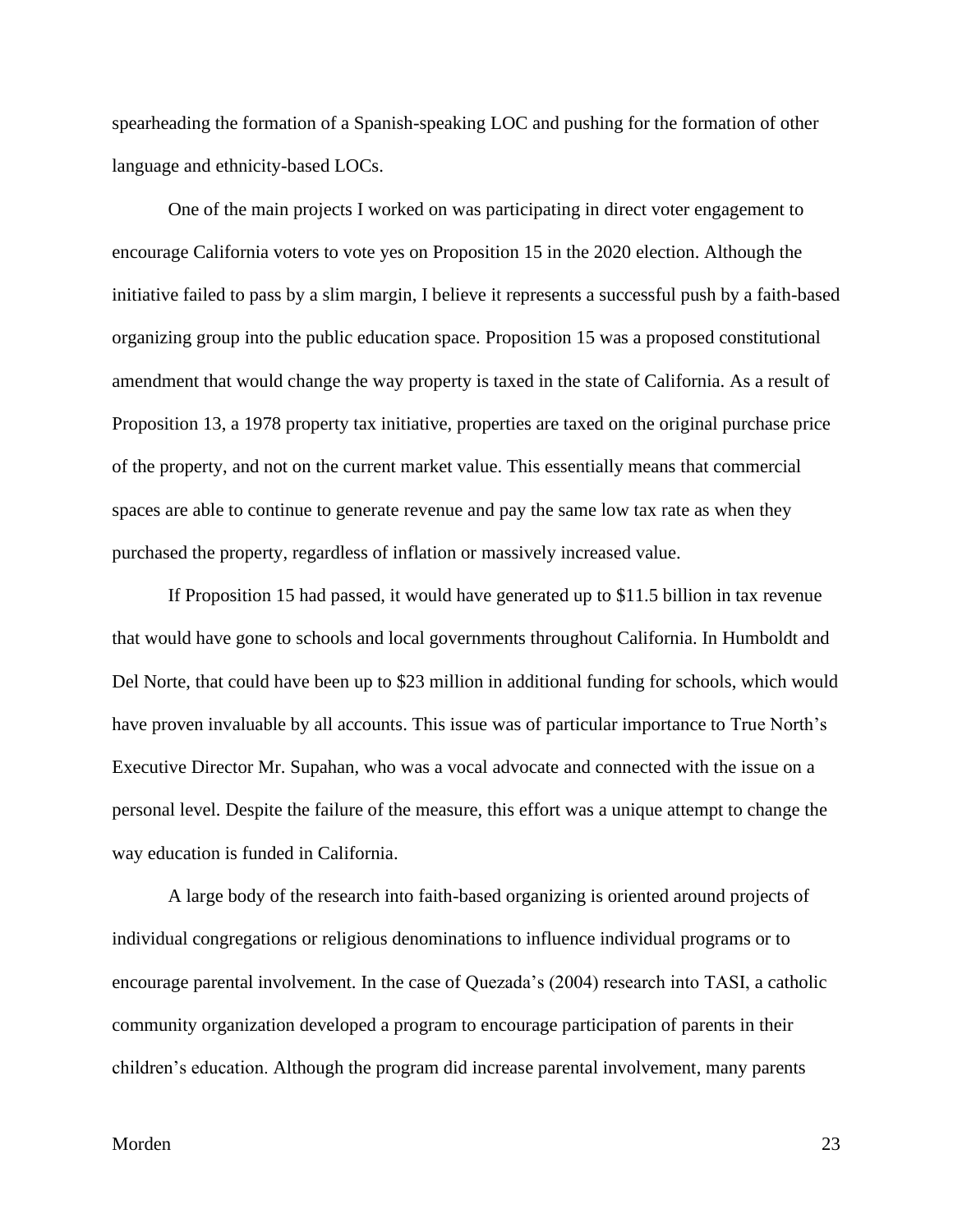were hesitant to participate in a program directly affiliated with the Catholic church. True North has attempted a similar strategy in Del Norte county, but has involved Yurok tribal members and numerous congregations in the efforts in a hope to avoid the potential shortfalls experienced by other religious education reform movements.

Relatedly, Mediratta (2007:199) conducted a systematic review of several community organizing efforts to reform or improve public education, and subsequently gives criteria for the success of organizing networks who have ventured into this field: (1) organizations should be community based and involved in multiple projects; (2) educational reform should come from outside the school itself; and (3) organizing methodology should be spread among parents, teachers, and community members. True North follows all three of these criteria already as part of its normal operational methodology, and my experience was that people – newcomers and returning participants alike – felt supported in expressing their opinions and sharing their ideas for improvement.

Another key feature in the blueprint for every meeting was a section where the meeting was debriefed, and positive and negative features were discussed. This component, although often fairly rushed because of time constraints, was emphasized as one of the defining features of the PICO model. Giving a chance for everyone to contribute to the improvement and inclusivity of the organization is absolutely central to the individualistic focus of the Arc of Organizing. Whitman (2006:56) asserts that the national power of politics exists in local organizing: This sentiment was repeated frequently by supervisors, leaders, and community participants alike. True North leverages the power of individuals at a local level and reflects that up a ladder of resources all the way to the state and national level. By drawing on contemporary social theory such as Durkheim and Weber in the construction of their organizing methodology, PICO, Faith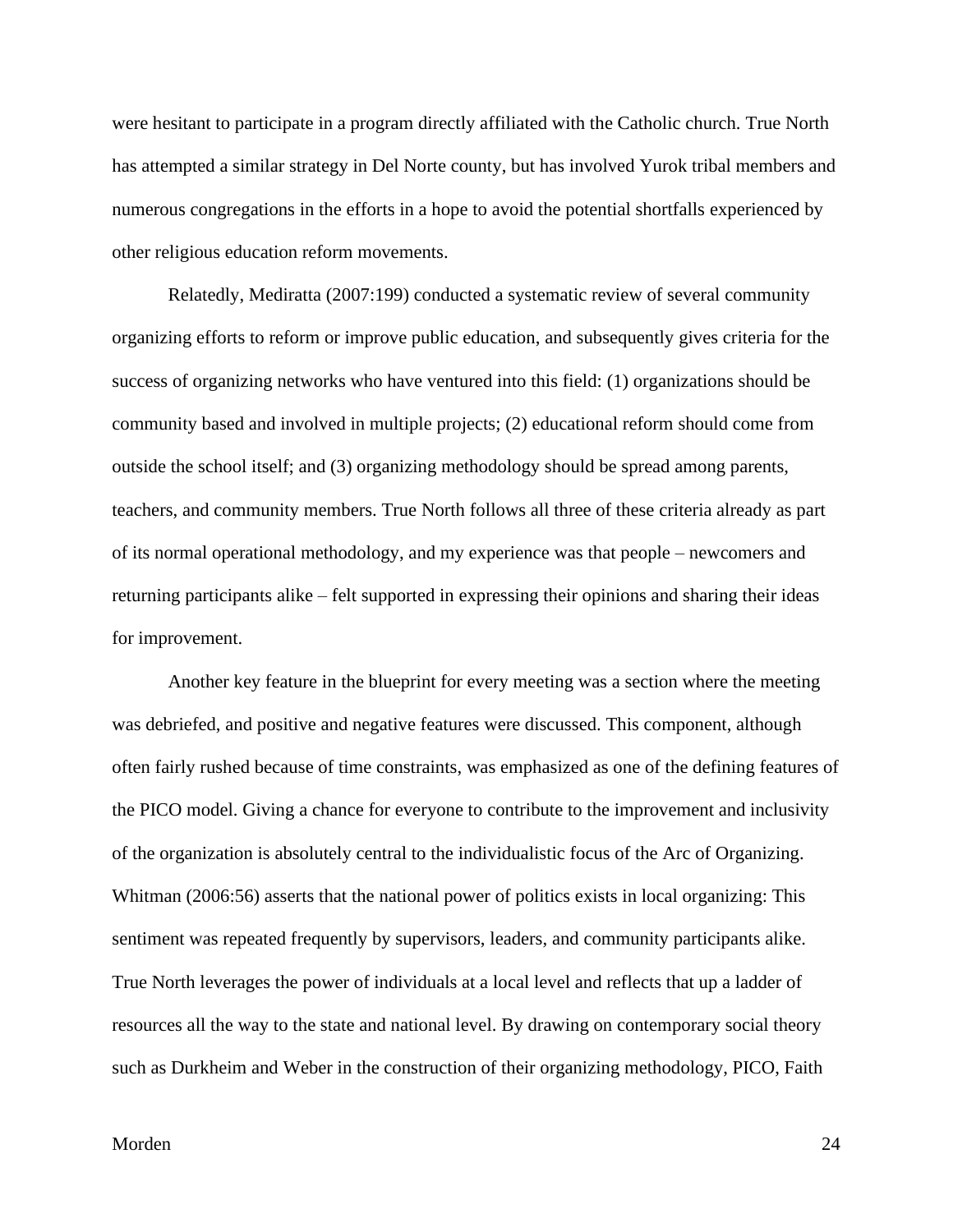in Action, and its federations including True North are able to influence the outcomes of local elections and mobilize voters through individual and personalized engagement.

Additionally, a focus has become building the same variety of personalized relationships with elected officials. These relationships are sought out when elected officials are still candidates seeking exposure, and are grown into working, professional relationships built out of mutual respect. This unique variety of relationship-building allows organizations to engage in respectful and substantive discourse with otherwise unamenable or despotic politicians. One of my main tasks as an intern was to coordinate and organize a forum of Arcata City Council candidates to express their opinions on the houseless crisis currently facing Humboldt County and Arcata. I was able to watch the respectful yet firm approach of leaders in engaging prospective elected officials, giving each exactly the same amount of time to address the same questions, and allowing each to express their opinion. One of the key questions of the meeting asked all ten prospective candidates vying for three open seats to commit to meeting with the Arcata cluster LOC within three weeks of their election to office; all ten agreed unequivocally.

Working for True North has been truly inspiring and has provided me with exciting career prospects that I had never previously considered. I was not aware that organizing was a paid job and career, and have quickly discovered a passion for the work. The internship allowed me to meet in small groups with many of the authors cited in this paper, and has given me the opportunity to continue to work with True North and its affiliate organizations in a more involved capacity. It has also pushed me to pursue a graduate-level education in order to gain credibility and to increase my understanding of research methodologies that may serve useful to similar types of organizations in the future. It would be an understatement to say that this has been a paradigm-shifting experience.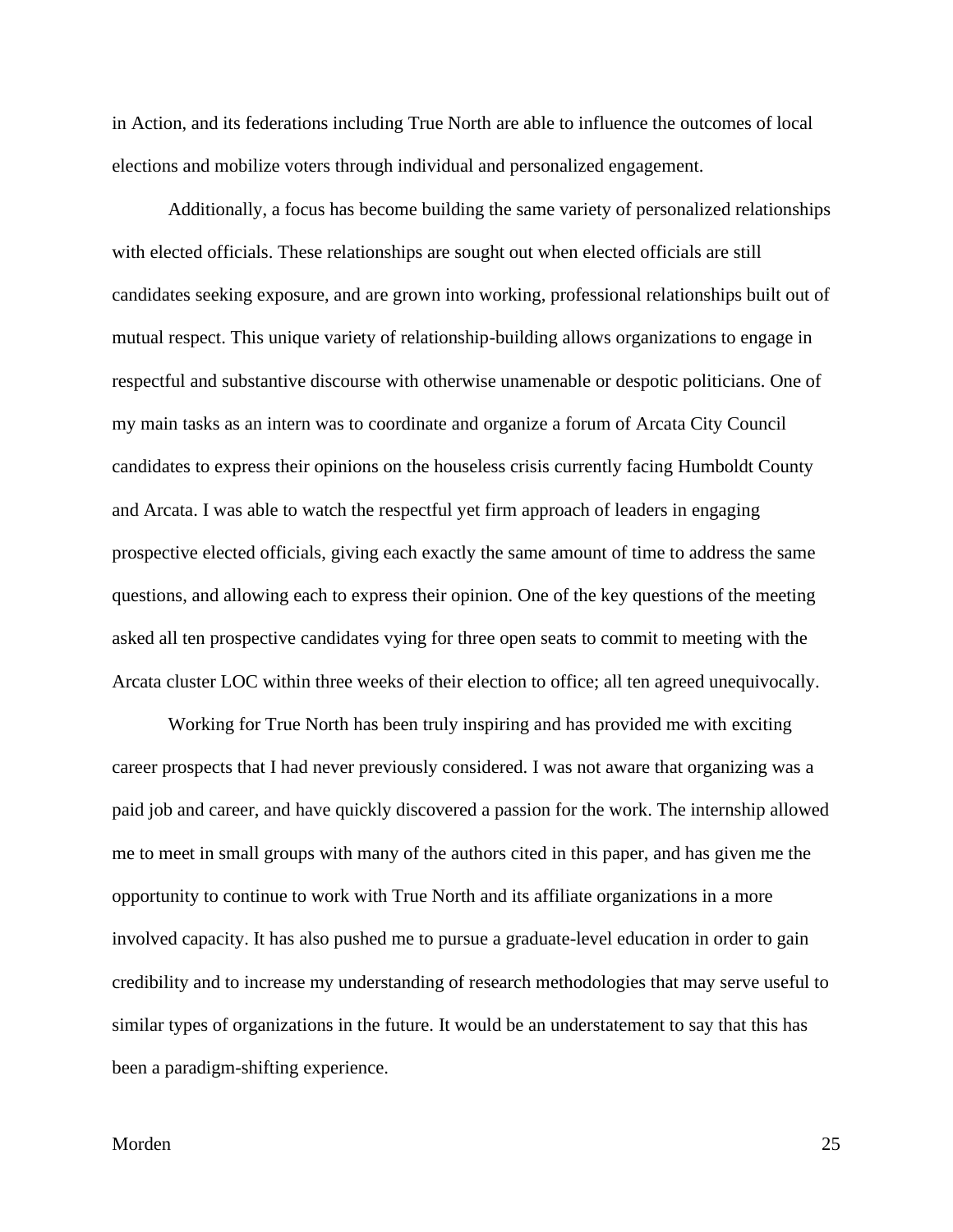# References

- <span id="page-26-0"></span>Adedoyin, Christson. 2013. "A Systematic Review of the Roles of Congregations and Faith-Based Organizations in the Care and Support of African Americans Living with HIV/AIDS in the United States." *Social Work & Christianity* 40(2):184-205.
- Alfonso, Moya L., Gayle Jackson, Alvin Jackson, Akrati Gupta, Shannon Antoine-Hardy, and Maria I. Olivas. 2018. "The Willow Hill Community Education Assessment: Assessing the Education Needs of Children in a Former Slave Community." *Springer Science+Business Media LLC* 22:191-204.
- Banack, Clark. 2015. "Understanding the Influence of Faith-Based Organizations on Education Policy in Alberta." *Canadian Journal of Political Science* 48(4):933-59.
- Belcher, John R., Donald Fandetti, and Danny Cole. 2004. "Is Christian Religious Conservativism Compatible with the Liberal Social Welfare State?" *Social Work*  49(2):269-276.
- Brown, R. Khari. 2011. "Religion, Political Discourse, and Activism Among Varying Racial/Ethnic Groups in America." *Review of Religious Research* 53(3):301-22.
- Cano, Ricardo. 2020. "Schools Face Prospect of Layoffs, Furloughs as State Budget Shrinks." Sacramento, CA: *CalMatters*, May 15. (https://calmatters.org/education/2020/05/schooldistrict-budget-cuts-california-k-12/).
- Delehanty, Jack. 2018. "The Emotional Management of Progressive Religious Mobilization." *Sociology of Religion: A Quarterly Review* 79(2):248-72.
- Dreier, Peter, and Christopher R. Martin. 2010. "How ACORN Was Framed: Political Controversy and Media Agenda Setting." *Perspectives on Politics* 8(3):761-92.
- Du Sault, Laurence. 2020. "The Struggle to Ener California's Cannabis Market: 'So Much Heartache, So Much Pain.'" Sacramento, CA: *CalMatters*, July 6, 2020. (https://www.usatoday.com/story/news/nation/2017/02/16/president-trump-immigrationraids-target-fewer-criminals/97988770/).
- Flores, Edward O., and Jennifer E. Cossyleon. 2016. "'I Went Through It So You Don't Have To': Faith-Based Community Organizing for the Formerly Incarcerated." *Journal for the Scientific Study of Religion* 55(4):662-76.
- Gomez, Alan. 2017. "Trump Immigration Raids Show Greater Focus on Non-Criminals." Tysons, VA: *USA Today,* February 16. (https://www.usatoday.com/story/news/nation/2017/02/16/president-trump-immigrationraids-target-fewer-criminals/97988770/).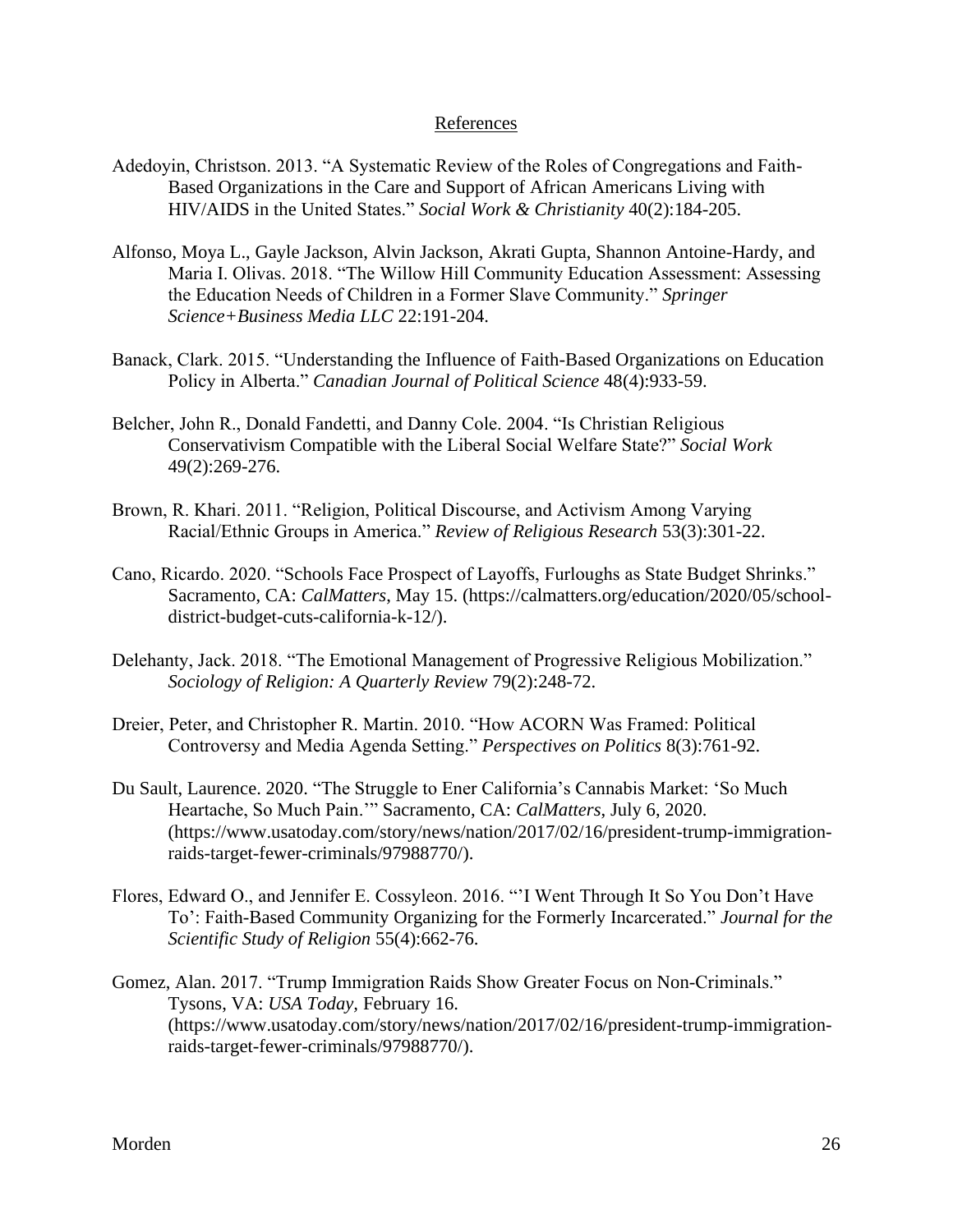- Hardison-Moody, Annie, and Julia Yao. 2019. "Faithful Families, Thriving Communities: Bridging Faith and Health Through a State-Level Partnership." *American Journal of Public Health* 109(3):363-69
- Igalla, Malika, Jurian Edelenbos, and Ingmar van Meerkerk. 2019. "Citizens in Action, What Do They Accomplish? A Systematic Literature Review of Citizen Initiatives, Their Main Characteristics, Outcomes, and Factors." *Voluntas: International Journal of Voluntary & Nonprofit Organizations* 30:1176-1194.
- Lloyd, Vincent. 2014. "Organizing Race: Taking Race Seriously in Faith-Based Community Organizing." *Journal of Religious Ethics* 42(4):640-60.
- Malin, Joel R. 2016. "The Prediciton of States' PK-12 Funding Effort and Distribution Based on Their Ideological Makeups." *Journal of Education Finance* 42(2):220-42.
- Mediratta, Kavitha. 2007. "Outside In: Communities in Action for Education Reform." *Theory into Practice* 46(3):194-204.
- Quezada, Timothy. 2004. "Faith-Based Organizing for School Improvement in the Texas Borderlands: A Case Study of the Texas Alliance School Initiative." *The School Community Journal* 14(1):7-38.
- Rogers, Robin K. 2009. "Community Collaboration: Practices of Effective Collaboration as Reported by Three Urban Faith-Based Social Service Programs." *Social Work & Christianity,* 36(2):326-45
- Swarts, Heidi. 2011. "Drawing New Symbolic Boundaries Over Old Social Boundaries: Forging Social Movement Unity in Congregation-Based Community Organizing." *Sociological Perspectives* 54(3):453-77.
- Tesdahl, Eric A., and Paul W. Speer. 2014. "Organization-Level Predictors of Sustained Social Movement Participation." *American Journal of Community Psychology* 55:48-57.
- Times-Standard. 2019. "Number of Homeless in Humboldt County Jumps by Hundreds, According to 2019 PIT Count Numbers." Eureka, CA: *The Times-Standard*, February 20, 2019. (https://www.times-standard.com/2019/02/20/number-of-homeless-in-humboldtcounty-jumps-by-hundreds-according-to-2019-pit-countnumbers/#:~:text=More%20than%201%2C470%20unsheltered%20people,count%20of% 20people%20experiencing%20homelessness).
- Walker, Henry A., and David Willer. 2014. "Legitimizing Collective Action and Countervailing Power." *Social Forces* 92(3):1217-1239.
- Warren, Mark R. 2011. "Building a Political Constituency for Urban School Reform." *Urban Education* 46(3):484-512.